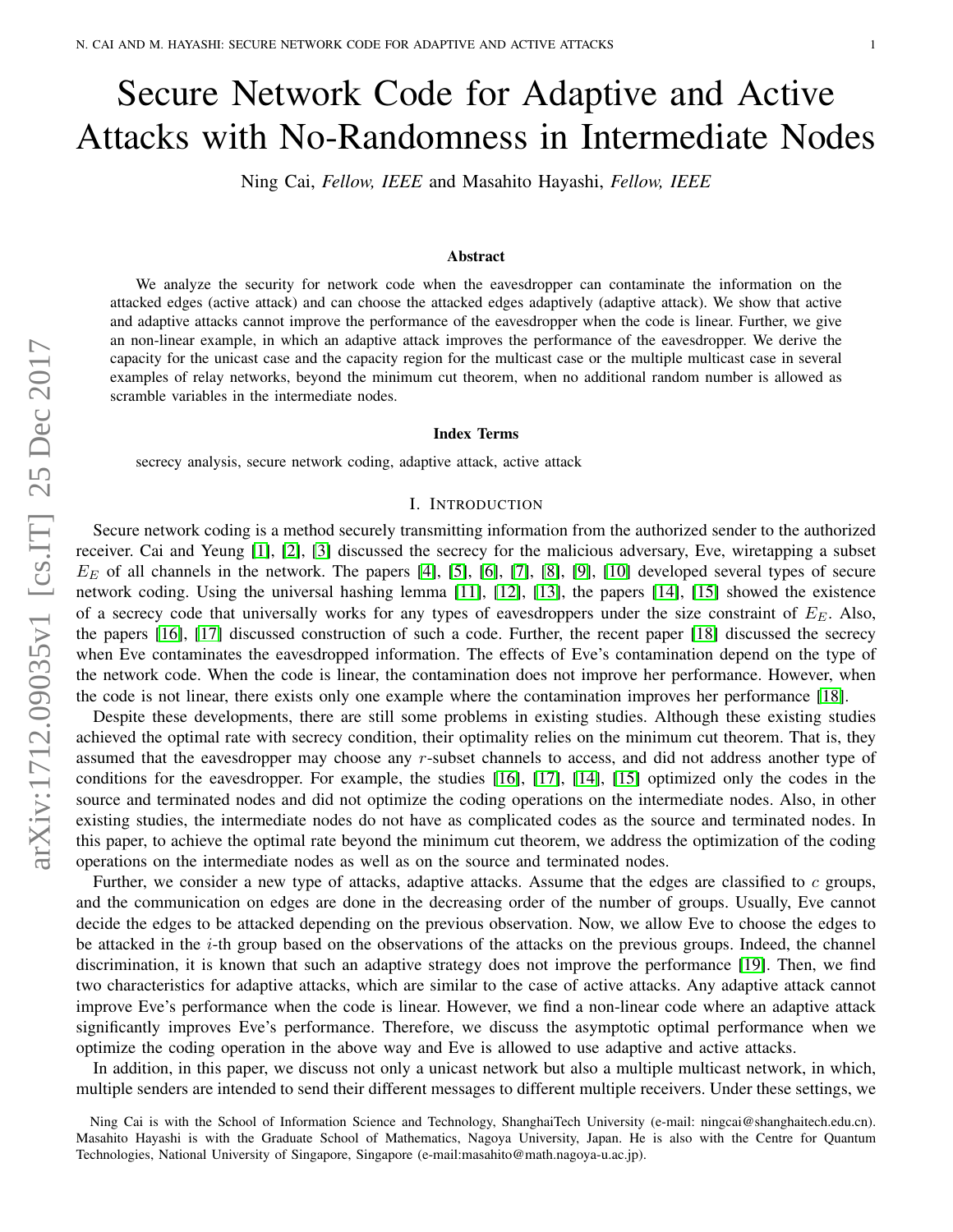define the capacity regions for given network models, and calculate them in several examples. For the definition, we define two types of capacity regions depending on the requirement on the code on the intermediate nodes. Usually, a secure network code employs scramble random numbers, which need to be physical random numbers, which are different from pseudo random numbers. In the first capacity region, we allow each node to introduce new scramble random numbers unlimitedly. In the second capacity region, only source nodes are allowed to employ scramble random numbers due to the following reason. To realize physical random numbers as scramble random numbers, we need a physical device. If the physical random number has sufficient quality, the physical device is expensive and/or consumes a non-negligible space because it often needs high level quantum information technologies with advanced security analysis [\[20\]](#page-22-7), [\[21\]](#page-22-8). It is not so difficult to prepare such devices in the source side. However, it increases the cost to prepare devices in the intermediate nodes because networks with such devices require more complicated maintenance than a conventional network. Therefore, from the economical reason, it is natural to impose this constraint to our network code. Unfortunately, only a few papers [\[22\]](#page-22-9), [\[23\]](#page-22-10), [\[24\]](#page-22-11) discussed such a restriction. Hence, this paper addresses the difference between the capacities with and without such a restriction by introducing the no-randomness capacity and the full-randomness capacity. Further, as an intermediate case, by introducing the limited-randomness capacity, we can consider the case when the number of available scramble random numbers in each intermediate node is limited to a certain amount. Then, the relation between our capacities and the existing studies is summarized as Table [I.](#page-1-0)

The remaining parts of this paper is organized as follows. Section [II](#page-1-1) gives the formulation of our network model and defines the capacity region. Section [III](#page-6-0) gives an example of network model, in which, an adaptive attack efficiently improves Eve's performance. Section [IV](#page-7-0) discusses the relay network model and derives its capacity. Section [VI](#page-14-0) discusses the homogenous multicast network model and derives its capacity. Section [VII](#page-17-0) discusses the homogenous multiple multicast network model and derives its capacity. In Section [V,](#page-13-0) we give an important lemma, which is used in the converse part in the above models.

<span id="page-1-0"></span>

|                                    | Active      | Adaptive    | Node        | Linearity  |
|------------------------------------|-------------|-------------|-------------|------------|
|                                    | attack      | attack      | randomness  |            |
| Papers [1], [2], [3], [6]          | not allowed | not allowed | not allowed | scalar     |
| Papers [4]                         | not allowed | not allowed | allowed     | non-linear |
| Papers [9], [10], [22], [23], [24] | not allowed | not allowed | allowed     | scalar     |
| Papers [5], [8]                    | not allowed | not allowed | not allowed | scalar     |
| Papers [14], [15], [16], [17]      | not allowed | not allowed | not allowed | vector     |
| Paper $[18]$                       | allowed     | not allowed | not allowed | vector/    |
|                                    |             |             |             | non-linear |
| Our non-linear example             | not allowed | allowed     | not allowed | non-linear |
| No-randomness capacity             | allowed     | allowed     | not allowed | vector     |
| Limited-randomness capacity        | allowed     | allowed     | partially   | vector     |
| Full-randomness capacity           | allowed     | allowed     | allowed     | vector     |

TABLE I SUMMARY OF COMPARISON WITH EXISTING RESULTS

Node randomness expresses the random number generated in intermediate nodes. Linearity expresses whether the code is linear or not. When it is linear, the column expresses which linearity condition is imposed, scalar or vector linearity. These two kinds of linearity conditions are explained in Section [IV-E.](#page-12-0)

# II. ADAPTIVE AND ACTIVE ATTACK FOR GENERAL NETWORK

# <span id="page-1-1"></span>*A. Formulation and reduction to non-adaptive attack*

Now, we give the most general formulation of network coding and adaptive and active attacks. For this purpose, we consider a general network with multiple multicast setting as follows. The network has  $a$  source nodes and  $b$ terminated nodes, and intermediate nodes are divided into  $c - 1$  groups, from the first group to the  $c - 1$ -th group. Here, a source nodes and b terminated nodes are regarded as the 0-th group and the  $c$ -th group, respectively. For  $i = 1, \ldots, c$ , there are several edges between the  $i - 1$ -th group and the i-th group. We call the set of these edges the i-th edge group. Each intermediate node has incoming edges and outgoing edges. Each edge transmits a single letter on  $\{1, \ldots, d\}$  per single use of the channel. Our task is the following. The *i*-th source node securely sends the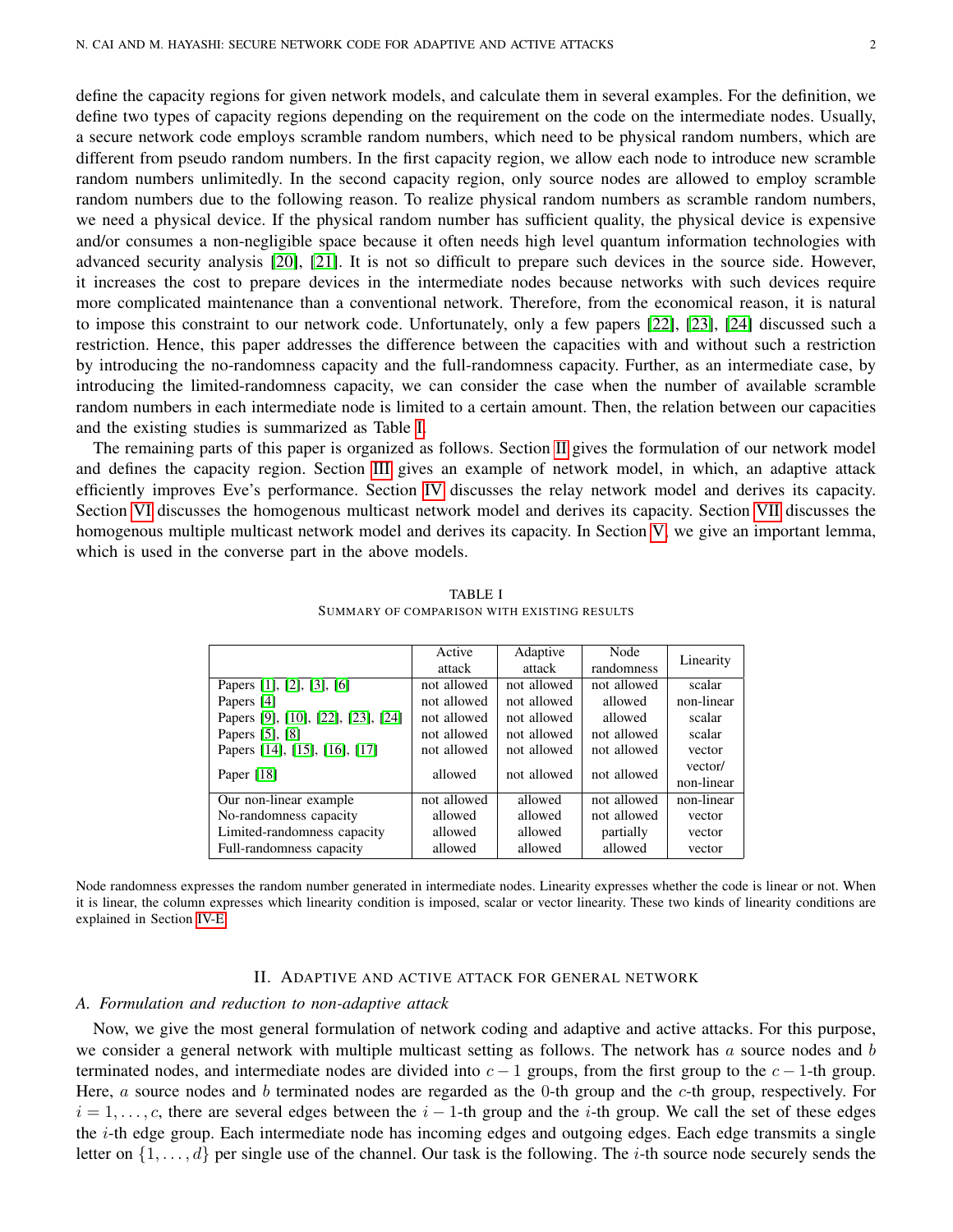message  $M_{i,j}$  to the j-th terminate node with n uses of the channel, where the messages are subject to independent uniform distribution. Here, the tuple of all messages are denoted by  $M$ , and the number n of use of the channel is called block-length.

Next, we give the most general formulation of the network code. We assume that as scramble random numbers, each intermediate node can use additional uniform random numbers, which are independent of other random variables. They might be realized as physical random numbers. The  $i$ -th source node converts the pair of the messages  $(M_{i,1},...,M_{i,b})$  and the scramble random numbers to the tuple of the letters on the outgoing edges. Each intermediate node converts the pair of the letters on the incoming edges and the scramble random numbers to the tuple of the letters on the outgoing edges. The  $j$ -th terminated node converts the pair of the letters on the incoming edges to the tuple of the recovered messages  $(\hat{M}_{1,j},\ldots,\hat{M}_{a,j})$ . We denote a network code by  $\Phi$ . We denote the cardinality of the message  $M_{i,j}$  by  $|\Phi|_{i,j}$ . When  $a = 1$ , we simply denote it by  $|\Phi|_j$ . In particular, when  $a = b = 1$ , we simply denote it by  $|\Phi|$ . We denote the set of code with block-length n by  $\mathfrak{C}_n^0$ .

Now, we consider two conditions for our network code Φ.

- (C1) [Linearity] Any message, any scramble random number, and information on any edge can be given as elements of vector spaces over the finite field  $\mathbb{F}_q$ <sup>[1](#page-2-0)</sup>. All of the conversions in source, intermediate, and terminated nodes are linear over  $\mathbb{F}_q$ , i.e., they are written as matrices whose entries are elements of  $\mathbb{F}_q$ . Then, the code is called *linear* with respect to  $\mathbb{F}_q^2$  $\mathbb{F}_q^2$ .
- (C2) [No-randomness] All of intermediate nodes have no scramble random numbers.
- (C2') [Limited-randomness] Each limited intermediate node has limited scramble random numbers. When each group is composed of one node, as a typical example, we assume that the node in i-th group can use  $\gamma_i$ random numbers per transmission.

Next, we define Eve's attack. Eve is assumed to eavesdrop a part of edges from the i-th edge group. Eve's ability is characterized by the collection of subsets of the i-th edge group to be eavesdropped, which is called *the i*-th tapped-edge collection and is denoted by  $S_i$ . When an intermediate node of *i*-th group is directly linked to an intermediate node of  $i+2$ -th group, we consider that the intermediate node of i-th group is connected to intermediate node of  $i + 1$ -th group with an edge that is not contained in any member of *the*  $i + 1$ -th tapped-edge collection  $S_{i+1}$ . In the conventional attack, for each  $i = 1, \ldots, c$ , Eve priorly chooses the subsets  $s_i$  of edges from the *i*-th tapped-edge collection  $S_i$ . Hence, her attack is written as a tuple  $s = (s_1, \ldots, s_c)$  and is called a *deterministic attack*. We denote the set of deterministic attacks with block-length n by  $\mathfrak{A}_n^0$ . Eve can randomly choose her strategy  $S = (S_1, \ldots, S_c)$ . Such a attack is written as a probability distribution  $P_S$  and is called a *randomized attack*. We denote the set of randomized attacks with block-length n by  $\mathfrak{A}^1_n$ .

Now, Eve is allowed to decide which edges are tapped adaptively, i..e, she can decide the subset  $s_i \in S_i$ depending on her observations of the eavesdropped subsets  $s_1, \ldots, s_{i-1}$ . That is, the choice of edges to be attacked is given as a function  $\alpha_i$  of previous her observations. This attack is called an *adaptive attack* and is denoted by  $\alpha = (\alpha_1, \dots, \alpha_c)$ . However, Eve cannot change the edges to be tapped during one block length. We denote the set of adaptive attacks (such functions) with block-length n by  $\mathfrak{A}_n^2$ . Under an adaptive attack, we also assume that there is no error in any edges.

Next, we consider more powerful Eve. Now, Eve is allowed to change the information on the eavesdropped edges in  $s_i \in S_i$  depending on her observations on the edges in  $s_1 \cup \ldots \cup s_{i-1} \cup s_i$ . That is, the choices of the changed values on the eavesdropped edges in  $s_i$  are given as functions  $\beta_i$  of her observations on the edges in  $s_1 \cup \ldots \cup s_{i-1} \cup s_i$ . This kind of attack is called an *adaptive and active attack*. We denote the set of adaptive and active attacks (such functions) with block-length n by  $\mathfrak{A}_n^3$ . Here, we assume that the set  $\mathfrak{A}_n^3$  contains a randomization of adaptive and active attacks. So,  $\mathfrak{A}_n^0 \subset \mathfrak{A}_n^1 \subset \mathfrak{A}_n^3, \mathfrak{A}_n^0 \subset \mathfrak{A}_n^2 \subset \mathfrak{A}_n^3$ . We also assume that there is no error in any edges except for the eavesdropped edge.

For an adaptive and active attack  $\beta \in \mathfrak{A}_n^3$ , there uniquely exists an adaptive attack  $\alpha(\beta) \in \mathfrak{A}_n^2$  such that the edges to be attacked is decided in the same way in both attacks. In these attacks, we denote all of Eve's observations

<span id="page-2-0"></span><sup>&</sup>lt;sup>1</sup> When the cardinality d is not prime power and block length is n, we choose a subset of  $\{1,\ldots,d\}^n$  whose cardinality is a power of q. Then, information on any edge can be given as elements of vector spaces over the finite field  $\mathbb{F}_q$ .

<span id="page-2-1"></span> $2$ This type of linear code is often called vector linear [\[25\]](#page-22-12) because these random variables are given as elements of vector spaces over the finite field  $\mathbb{F}_q$ . Although the paper [\[25\]](#page-22-12) assumes that all the messages, the scramble random numbers, and the variables on the edges have the same dimension, we do not assume this condition.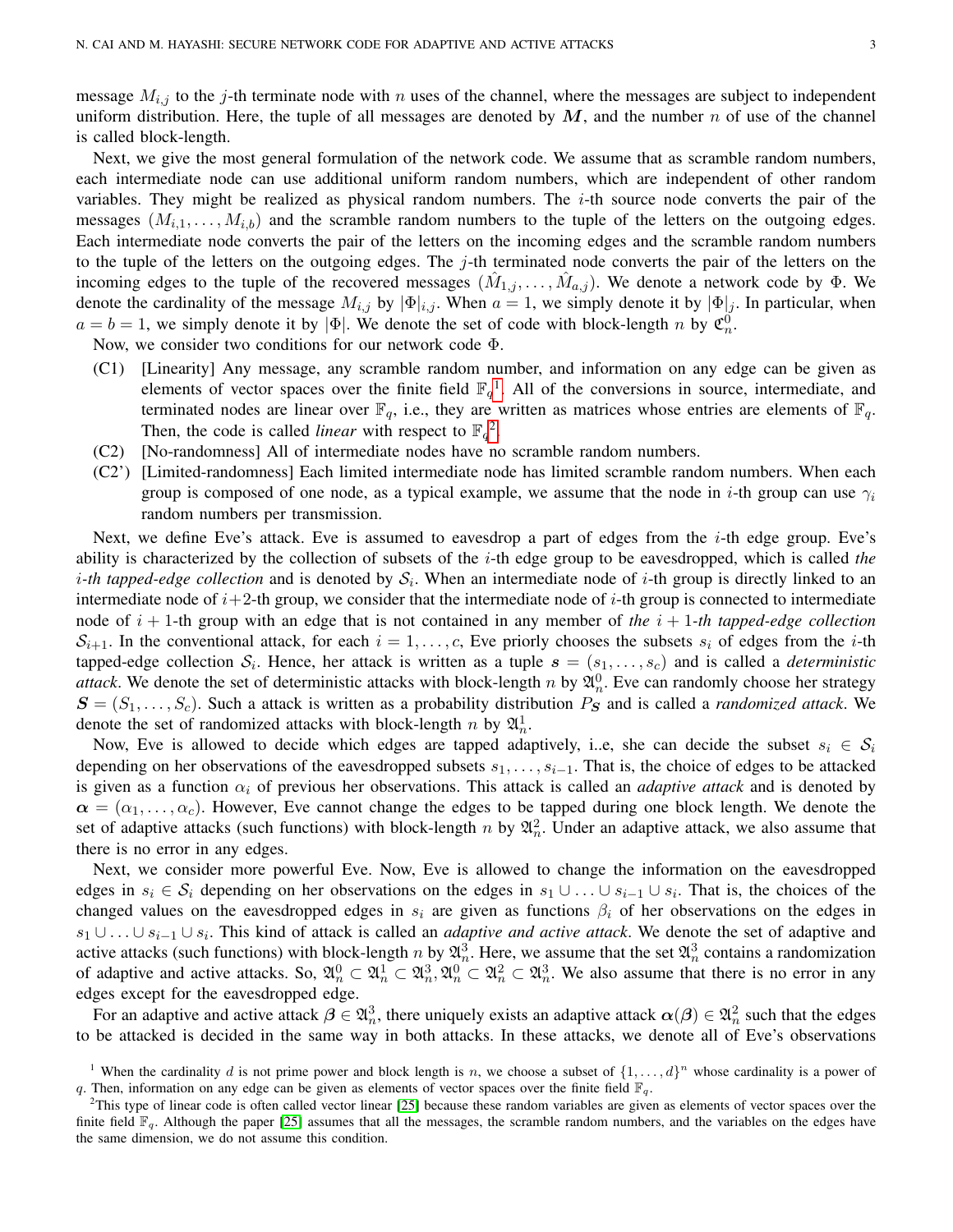by the random variable Z. Under a code  $\Phi$  and an attack  $\beta \in \mathfrak{A}_n^3$ , we denote the mutual information between the messages and Eve's observations by  $I(M;Z)_{\Phi,\beta}$ . Then, we have the following theorem<sup>[3](#page-3-0)</sup>.

<span id="page-3-4"></span>**Theorem 1.** Assume that a network code  $\Phi$  is linear with respect to a certain finite field  $\mathbb{F}_q$ . For a given adaptive attack  $\boldsymbol{\alpha} \in \mathfrak{A}_n^2$ , there exists a randomized attack  $P \in \mathfrak{A}_n^1$  such that

$$
I(\boldsymbol{M};\boldsymbol{Z})_{\Phi,\boldsymbol{\alpha}} = I(\boldsymbol{M};\boldsymbol{Z})_{\Phi,P}.
$$
\n(1)

<span id="page-3-5"></span> $\Box$ 

The paper [\[18\]](#page-22-5) discusses only an active attack as follows.

**Proposition 1** ([\[18,](#page-22-5) Theorem 1]). Assume that a network code  $\Phi$  is linear. Any adaptive and active attack  $\beta \in \mathfrak{A}_n^3$ *satisfies*

$$
I(\mathbf{M}; \mathbf{Z})_{\Phi, \beta} = I(\mathbf{M}; \mathbf{Z})_{\Phi, \alpha(\beta)}.
$$
\n<sup>(2)</sup>

 $\Box$ 

The reduction from an adaptive and active attack  $\beta \in \mathfrak{A}_n^3$  to an adaptive attack  $\alpha(\beta) \in \mathfrak{A}_n^2$  can be shown in the same way as [\[18,](#page-22-5) Theorem 1]. Further, for any randomized attack  $P \in \mathfrak{A}_n^1$  and a network code  $\Phi$ , we can choose a deterministic attack  $s \in \mathfrak{A}_n^0$  such that  $I(M;Z)_{\Phi,P} \geq I(M;Z)_{\Phi,s}$ . We find that the minimum  $\min_{\beta \in \mathfrak{A}_n^3} I(M; \mathbf{Z})_{\Phi, \beta}$  can be realized by a deterministic attack. That is, when a network code is linear, we can restrict Eve's attacks to deterministic attacks.

Further, we have similar characterization without linearity condition as follows.

<span id="page-3-6"></span>**Theorem 2.** Assume that a network code  $\Phi$  satisfies the following condition. Given an arbitrary element  $(s_1, \ldots, s_c)$  $S_1 \times \cdots \times S_c$ , we have

$$
H(M|Y_{1,s_1} = y_{1,s_1}, \dots, Y_{c,s_c} = y_{c,s_c}) = H(M|Y_{1,s_1}, \dots, Y_{c,s_c})
$$
\n(3)

*for any element*  $(y_{1,s_1}, \ldots, y_{c,s_c})$ . Then, any adaptive attack  $\boldsymbol{\alpha} \in \mathfrak{A}_n^2$  satisfies

$$
I(\boldsymbol{M};\boldsymbol{Z})_{\Phi,\boldsymbol{\alpha}} \leq \max_{(s_1,\ldots,s_c)\in\mathcal{S}_1\times\cdots\times\mathcal{S}_c} I(\boldsymbol{M};Y_{1,s_1},\ldots,Y_{c,s_c}).
$$
\n(4)

<span id="page-3-7"></span><span id="page-3-2"></span><span id="page-3-1"></span> $\Box$ 

Since  $I(M; Y_{1,s_1}, \ldots, Y_{c,s_c}) = 0$  implies the condition [\(3\)](#page-3-1), we have the following corollary.

Corollary 1. *When the relation*

$$
I(M; Y_{1,s_1}, \dots, Y_{c,s_c}) = 0
$$
\n(5)

*holds for an arbitrary element*  $(s_1, \ldots, s_c) \in S_1 \times \cdots \times S_c$ , any adaptive attack  $\alpha \in \mathfrak{A}_n^2$  satisfies

$$
I(\mathbf{M}; \mathbf{Z})_{\Phi, \alpha} = 0. \tag{6}
$$

<span id="page-3-3"></span> $\Box$ 

This corollary guarantees that perfect security for any passive attack [\(5\)](#page-3-2) implies perfect security for any adaptive attack [\(6\)](#page-3-3) without the linearity condition. Notice that the mutual information leaked to wiretapper is not zero in the counter example given in Section [III.](#page-6-0)

<span id="page-3-0"></span><sup>3</sup> Even when the cardinality d of each channel is different from q, this theorem still holds.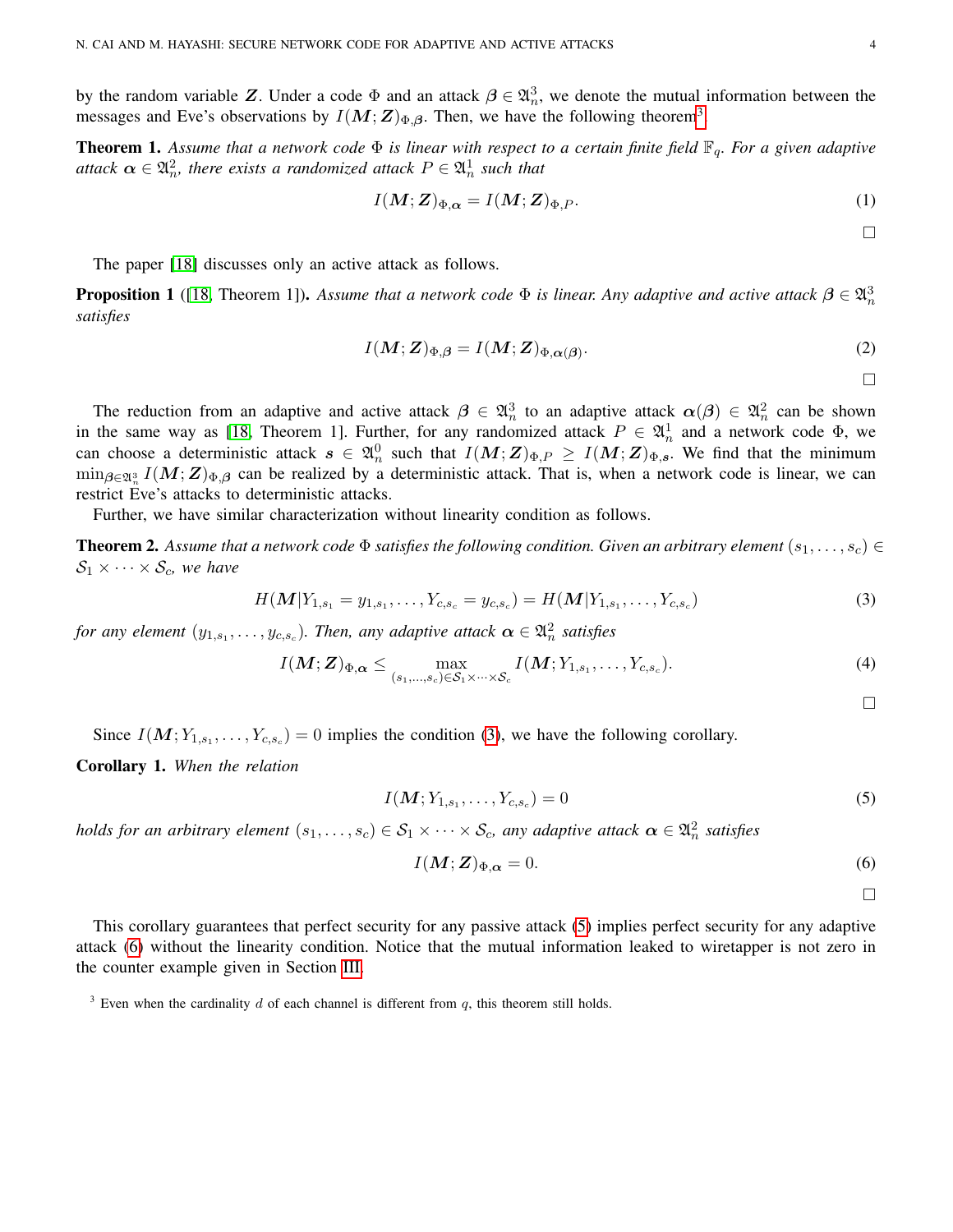## *B. Capacity and capacity region*

Next, we consider the capacity and the capacity region depending on the type of the network. For a code  $\Phi \in \mathfrak{C}_n$ and a adaptive and active attack  $\beta \in \mathfrak{A}_n^3$ , we denote the decoding error probability by  $P_e(\Phi, \beta)$ .

For this purpose, additionally, we impose the following two conditions to our code  $\Phi \in \mathfrak{C}_n$ .

- (C3) [Reliability] The relation  $P_e(\Phi, \alpha) = 0$  holds for  $\alpha \in \mathfrak{A}_n^2$ .
- (C4) [Secrecy] The relation  $I(M; Z)_{\Phi, \beta} = 0$  holds for  $\beta \in \mathfrak{A}_n^3$ .

One might consider that the condition (C3) is weak. This condition can be justified as follows. We assume the source nodes and the terminated nodes can communicate each other by using public channel, which allows them to communicate each other without any error, but the secrecy is not guaranteed. In this case, when they share a sufficient amount of secret random variables, they can communicate each other securely. To share such secret random variables, they can send secret random variables via the secure network coding. In this purpose, the secrecy condition (C4) is definitely required. However, the robustness condition;

<span id="page-4-0"></span>
$$
P_e(\Phi, \beta) = 0 \text{ for } \forall \beta \in \mathfrak{A}_n^3 \tag{7}
$$

is not necessary because they can check whether the transmitted random number is correct by the error verification test with the public channel after the transmission [\[26,](#page-22-13) Section VIII] [\[27,](#page-22-14) Step 4 of Protocol 2]. Instead of [\(7\)](#page-4-0), we impose the condition (C3). We denote the set of codes satisfying the above two conditions by  $\mathfrak{C}_n^1$ . Additionally, we denote the set of codes satisfying the no-randomness condition (C2) as well as these two conditions by  $\mathfrak{C}_n^2$ .

In the unicast case, i.e., the case with  $a = b = 1$ , we define the full-randomness capacity  $C_1$  and the norandomness capacity  $C_2$  as

$$
C_i := \sup_{n} \sup_{\Phi \in \mathfrak{C}_n^i} \frac{1}{n} \log |\Phi|, \quad i = 1, 2. \tag{8}
$$

From the definition, we have the relation

<span id="page-4-1"></span>
$$
C_2 \le C_1. \tag{9}
$$

In the multiple multicast case, we define the full-randomness capacity region  $C_1$  and the no-randomness capacity region  $C_2$  as

$$
\mathcal{C}_{i'} := \sup_{n} \sup_{\Phi \in \mathfrak{C}_{n}^{i'}} \{ \left( \frac{1}{n} \log |\Phi|_{i,j} \right)_{i,j} \}, \quad i' = 1, 2. \tag{10}
$$

Similar to [\(9\)](#page-4-1), we have the relation

$$
\mathcal{C}_2 \subset \mathcal{C}_1. \tag{11}
$$

Next, we consider the case when each node has limited randomness, which is given as the condition (C2'). Since this generalized case is complicated, we discuss this generalized setting only with the unicast case. Further, we suppose that each group is composed of one node. Then, as in the condition  $(C2)$ , we assume that the node in *i*-th group can use  $\gamma_i$  random numbers  $T_i$  per transmission. We denote the set of codes satisfying this condition with length *n* by  $\mathfrak{C}_n[(\gamma_i)_i]$ . Then, we define the capacity  $C[(\gamma_i)_i]$  with limited randomness as

$$
C[(\gamma_i)_i] := \sup_n \sup_{\Phi \in \mathfrak{C}_n[(\gamma_i)_i]} \frac{1}{n} \log |\Phi|.
$$
 (12)

<span id="page-4-3"></span>Example 1. *Now, as a typical example, we consider a single source acyclic network where Eve may choose any* r*-subset channels to access, which we call* r*-wiretap network [\[1\]](#page-21-0), [\[2\]](#page-21-1), [\[29\]](#page-22-15), [\[30\]](#page-22-16). Let* mincut *be the minimum cut of the given network, which is the minimum number of edges crossing a line separating the source node and the terminated nodes. For* r*-wiretap network, we have*

<span id="page-4-2"></span>
$$
C_1 = C_2 = \text{mincut} - r. \tag{13}
$$

*The equations* [\(13\)](#page-4-2) *can be shown as follows. It was shown in [\[2,](#page-21-1) Section III] that the rate* mincut −r *is achievable by a linear code where only source node generates randomness when Eve is allowed to use passive attack. However, any adaptive and active attack is reduced to passive attack under a linear code. Hence, we obtain*  $C_2 \geq$  mincut  $-r$ *.*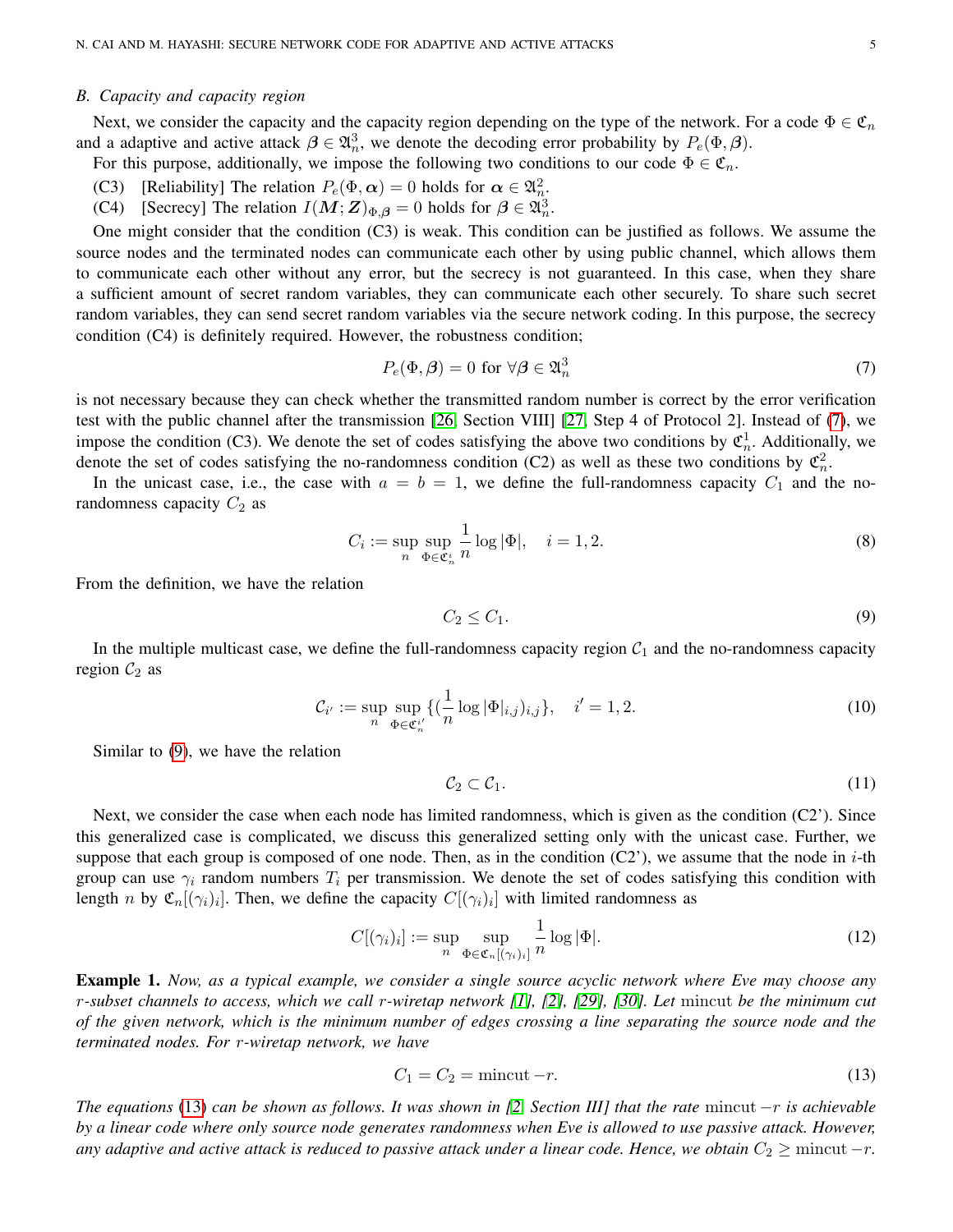*It was also shown in [\[2,](#page-21-1) Section IV] that the rate is not larger than* mincut −r *when Eve's attack is restricted to passive attacks and any intermediate nodes are allowed to generate randomness. Since increase of the range of Eve's attack does not increase the capacity, we have*  $C_1 \leq$  mincut  $-r$ *. Therefore, using* [\(9\)](#page-4-1) *and combining these facts, we obtain* [\(13\)](#page-4-2)*.*

# *C. Proof of Theorem [1](#page-3-4)*

To prove Theorem [1,](#page-3-4) we prepare the following lemma.

<span id="page-5-0"></span>Lemma 1. *Let* M *be the message and* L *be the scramble random variable. They are subject to the independent uniform distribution. We have a linear function*  $f_1$  *and a generic function*  $f_2$ *. Then, we define the variables*  $X :=$  $f_1(X, L)$  and  $Y := f_2(X, L)$ . We also choose a linear function  $g = (g_1, g_2)$  such that  $g(x) \in f_1^{-1}(x)$ . Then,

$$
P_{Y|M=m,X=x} = P_{Y|M=m+g_1(x),X=0}.\tag{14}
$$

*That is,*

$$
I(Y; M | X = x) = I(Y; M | X = 0).
$$
\n(15)

<span id="page-5-2"></span><span id="page-5-1"></span> $\Box$ 

*Proof of Lemma [1:](#page-5-0)* Given  $x, y, m$ , we have

$$
\{l|f_1(m,l) = x, \ f_2(m,l) = y\} = \{l|f_1(m - g_1(x), l - g_2(x)) = 0, \ f_2(-g_1(x), l - g_2(x)) = y\}.
$$
 (16)

So, we have

$$
|\{l|f_1(m,l) = x, f_2(m,l) = y\}| = |\{l|f_1(m - g_1(x), l) = 0, f_2(-g_1(x), l) = y\}|.
$$
\n(17)

In the same way, we can show that

$$
|\{l|f_1(m,l) = x\}| = |\{l|f_1(m - g_1(x), l) = 0\}|. \tag{18}
$$

Hence, we have [\(14\)](#page-5-1). Since  $M$  obeys the uniform distribution, we also have [\(15\)](#page-5-2).

*Proof of Theorem [1:](#page-3-4)* Now, we fix an adaptive attack  $\alpha = (\alpha_1, \dots, \alpha_c) \in \mathfrak{A}_n^2$ . For the subset  $s_i$  of attacked edges in the *i*-th edge group, we denote the random variable to be observed in this attack by  $Z_{s_i}$ . We divide this random variable into two parts,  $Z_{s_i}^1$  and  $Z_{s_i}^2$ , in which, the second part has a deterministic value, which can be predicted from the previous outcomes and the first part cannot be predicted from the previous outcomes so that the random variable  $Z_{s_i}^1$  is subject to the uniform distribution. Precisely, this decomposition depends on the previous outcomes. However, for simplicity, we do not describe this dependence. So, the  $i + 1$ -th subset  $s_{i+1}$  of attacked edges is determined by the random variables  $Z_{s_1}^1, \ldots, Z_{s_i}^1$ .

Now, we focus on  $\alpha_1 \in \mathcal{G}_1$ . In this case, depending on  $Z_{\alpha_1}^1 = z_{\alpha_1}^1$ , Eve decides the remaining strategy, which is denoted by  $\alpha^2(z_{\alpha_1}^1)$ . We denote the whole outcome under the strategy  $\alpha^2(z_{\alpha_1}^1)$  by  $Z_{\alpha^2(z_{\alpha_1}^1)}$ . Lemma [1](#page-5-0) guarantees that the conditional mutual information  $I(Z_{\alpha^2(z^1_{\alpha_1})};M|Z^1_{\alpha_1}=z)$  does not depends on the value of  $Z^1_{\alpha_1}$ . Now, we choose another independent uniform random variable  $\hat{Z}_{\alpha_1}^1$ . Then, we have

$$
I(Z_{\alpha^2(Z_{\alpha_1}^1)}Z_{\alpha_1}^1; \mathbf{M}) = I(Z_{\alpha^2(\hat{Z}_{\alpha_1}^1)}Z_{\alpha_1}^1; \mathbf{M}).
$$
\n(19)

This equation shows that the randomized choice of  $\alpha^2(\hat{Z}^1_{\alpha_1})$  can simulate this strategy.

Next, we fix the random variables  $Z_{\alpha_1}^1$  and  $\hat{Z}_{\alpha_1}^1$  to be  $z_{\alpha_1}^1$  and  $\hat{z}_{\alpha_1}^1$ . We decompose Eve's strategy  $\alpha^2(\hat{z}_{\alpha_1}^1)$  into  $\alpha_2(\hat{z}_{\alpha_1}^1)$  and  $\alpha^3(\hat{z}_{\alpha_1}^1, Z_{\alpha_2}^1)$ . Then, choosing another independent uniform random variable  $\hat{Z}_{\alpha_2}^1$ , we have

$$
I(Z_{\alpha^3(Z^1_{\alpha_2(\hat{z}^1_{\alpha_1})})}Z_{\alpha_2(\hat{z}^1_{\alpha_1})};\boldsymbol{M}) = I(Z_{\alpha^3(\hat{Z}^1_{\alpha_2(\hat{z}^1_{\alpha_1})})}Z_{\alpha_2(\hat{z}^1_{\alpha_1})};\boldsymbol{M}).
$$
\n(20)

Repeating this process, we find a randomized attack  $P$  satisfying [\(1\)](#page-3-5).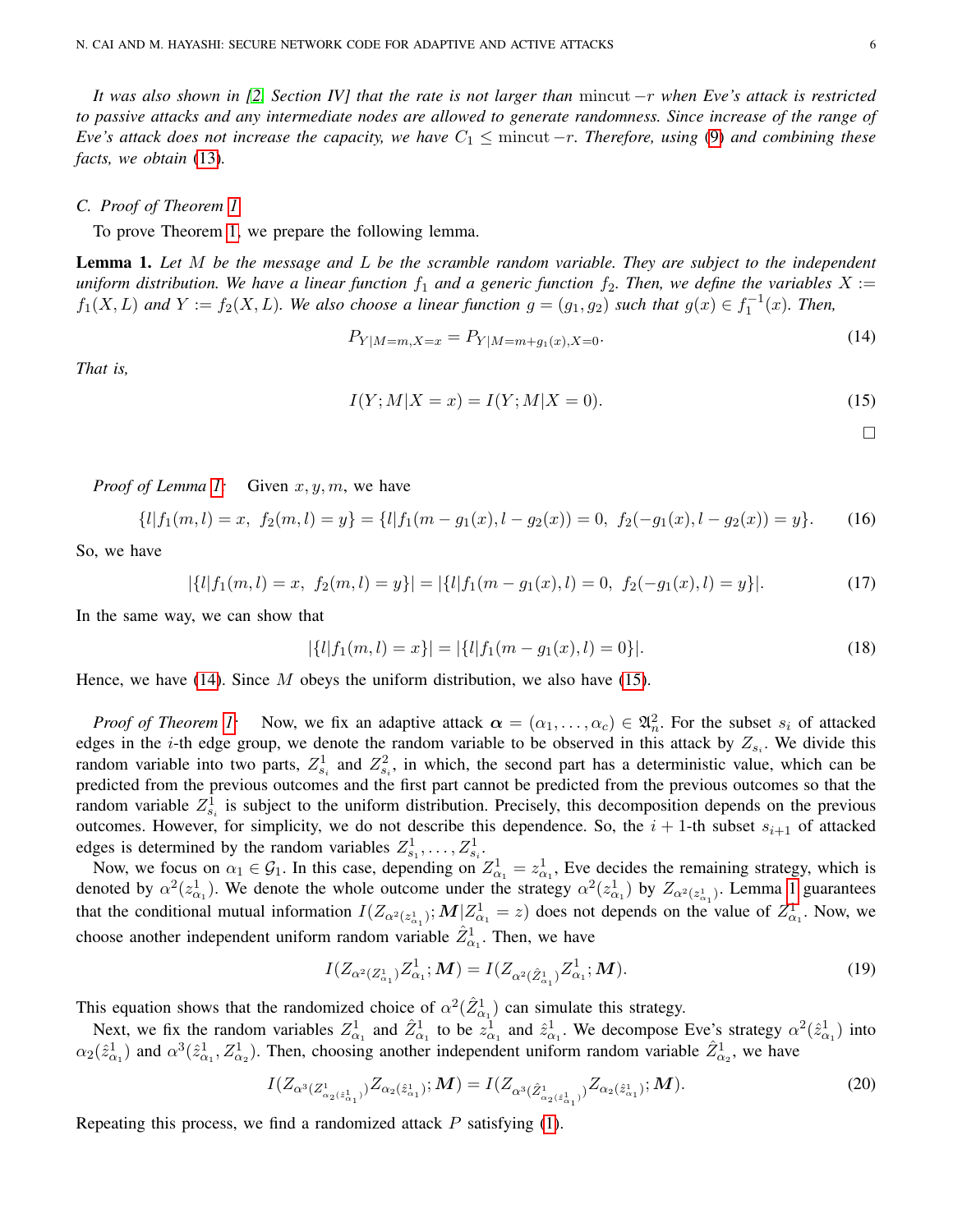

<span id="page-6-1"></span>Fig. 1. Non-linear code.

# *D. Proof of Theorem [2](#page-3-6)*

We have

$$
H(\mathbf{M}|\mathbf{Z})_{\Phi,\alpha} = \sum_{y_{1,\alpha_1}} \sum_{y_{2,\alpha_2}} \cdots \sum_{y_{2,\alpha_c}} P_{Y_{1,\alpha_1}, Y_{2,\alpha_2}, \dots, Y_{c,\alpha_c}}(y_{1,\alpha_1}, y_{2,\alpha_2}, \dots, y_{c,\alpha_c}) H(\mathbf{M}|Y_{1,\alpha_1} = y_{1,\alpha_1}, Y_{2,\alpha_2} = y_{2,\alpha_2}, \dots, Y_{c,\alpha_c} = y_{c,\alpha_c})
$$
\n
$$
= \sum_{y_{1,\alpha_1}} \sum_{y_{2,\alpha_2}} \cdots \sum_{y_{2,\alpha_c}} P_{Y_{1,\alpha_1}, Y_{2,\alpha_2}, \dots, Y_{c,\alpha_c}}(y_{1,\alpha_1}, y_{2,\alpha_2}, \dots, y_{c,\alpha_c}) H(\mathbf{M}|Y_{1,\alpha_1}, Y_{2,\alpha_2}, \dots, Y_{c,\alpha_c})
$$
\n
$$
\geq \min_{(s_1, \dots, s_c) \in S_1 \times \dots \times S_c} H(\mathbf{M}|Y_{1,s_1}, \dots, Y_{c,s_c}), \tag{21}
$$

where  $\alpha_i$  is a function of previous observations. This relation implies [\(4\)](#page-3-7).

# III. NON-LINEAR COUNTER EXAMPLE

<span id="page-6-0"></span>To clarify the impossibility of Theorem [1](#page-3-4) under the non-linear network, we show a counter example composed of non-linear operations. We consider the network in Fig. [1,](#page-6-1) whose edges are  $E = \{e(1), e(2), e(3), e(4)\}\$ . Each edge  $e(i)$  is assumed to send the binary information  $\vec{Y}_i$ . Eve is allowed to attack two edges of E except for the pairs  $\{e(1), e(2)\}\$  and  $\{e(3), e(4)\}\$ . That is,  $S_1 = \{\{e(1)\}, \{e(2)\}\}\$  and  $S_2 = \{\{e(3)\}, \{e(4)\}\}\$ .

We consider the case when the sender transmits only the binary message  $M \in \mathbb{F}_2$  and any edge can transmit only a binary information. As shown in Subsection [IV-E](#page-12-0) with a more general setting, any linear code cannot realize the situation that Eve cannot recover the message  $M$  perfectly with passive attack. Now, we prepare the binary uniform scramble random variable  $L \in \mathbb{F}_2$ . We consider the following code. The encoder  $\phi$  is given as

$$
Y_1 := L, \quad Y_2 := M + L. \tag{22}
$$

Then, we consider non-linear code in the intermediate node as

$$
Y_3 := Y_1(Y_2 + Y_1) = Y_1(Y_2 + 1),\tag{23}
$$

$$
Y_4 := (Y_1 + 1)(Y_2 + Y_1) = (Y_1 + 1)Y_2.
$$
\n(24)

The decoder  $\psi$  is given as  $\psi(Y_3, Y_4) := Y_3 + Y_4$ . Since  $Y_3$  and  $Y_4$  are given as follows under this code;

<span id="page-6-2"></span>
$$
Y_3 = LM, \quad Y_4 = LM + M,\tag{25}
$$

the decoder can recover  $M$  nevertheless the value of  $L$ .

The leaked information for the deterministic attack is calculated as follows. As shown in [\[18,](#page-22-5) Appendix ], the mutual information and the  $l_1$  norm security measure of these cases are calculated to

$$
I(M; Y_1, Y_3) = I(M; Y_1, Y_4)
$$
  
= $I(M; Y_2, Y_3) = I(M; Y_2, Y_4) = \frac{1}{2},$   

$$
d_1(M|Y_1, Y_3) = d_1(M|Y_1, Y_4)
$$
 (26)

$$
=d_1(M|Y_2,Y_3)=d_1(M|Y_2,Y_4)=\frac{1}{2},\t(27)
$$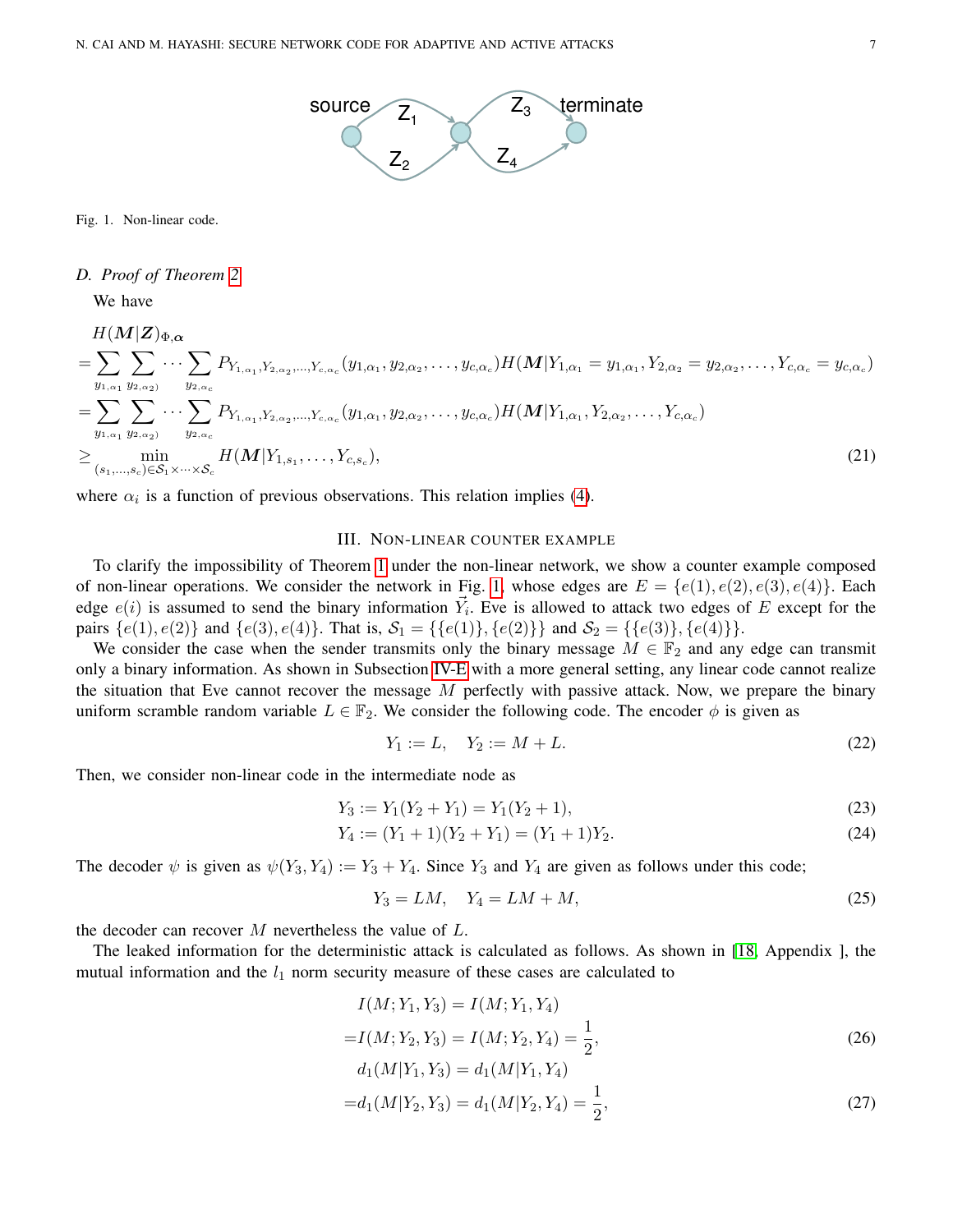

<span id="page-7-1"></span>Fig. 2. Unicast relay network.

where the  $l_1$  norm security measure  $d_1(X|Y)$  is defined as  $d_1(X|Y) := \sum_{y} \sum_{x} \left| \frac{1}{|X|} P_Y(y) - P_{XY}(xy) \right|$  by using the cardinality  $|\mathcal{X}|$  of the set of outcomes of the variable X. In this section, we choose the base of the logarithm to be 2.

One might consider that this network code is artificial. However, as shown in [\[18,](#page-22-5) Section VI], a network code is limited to this code or a code equivalent to this code under the following restriction. Assume that we transmit only one bit in each node and no scramble random variable is allowed in the intermediate node, i.e., the condition (C2), in the network given in Fig. [1.](#page-6-1) A network code is limited to this code or a code equivalent to this code when Eve cannot recover the message M perfectly with any deterministic attack in the code.

Now, we give two types of adaptive attacks to recover the message M.

- (i) First, Eve eavesdrops  $e(1)$ . When  $Y_1 = 1$ , she eavesdrops  $e(3)$ . Then, she recovers M as  $Y_3 = Y_2 + 1 =$  $Y_2 + Y_1 = M$ . When  $Y_1 = 0$ , she eavesdrops  $e(4)$  Then, she recovers M as  $Y_4 = Y_2 = Y_2 + Y_1 = M$ .
- (ii) First, Eve eavesdrops  $e(2)$ . When  $Y_2 = 1$ , she eavesdrops  $e(4)$ . Then, she recovers M as  $Y_4 = Y_1 + 1 =$  $Y_1 + Y_2 = M$ . When  $Y_2 = 0$ , she eavesdrops  $e(3)$  Then, she recovers M as  $Y_3 = Y_1 = Y_1 + Y_2 = M$ .

To see the difference from the linear case, we adopt a weak secrecy criterion in this section. When  $Y_E$  is Eve's information and  $I(M; Y_E)$  < 1 for all of Eve's possible attacks, we say that the code is secure. Otherwise, it is called insecure. That is, when there exists no function  $\psi$  such that  $\psi(Y_E) = M$ , our code is secure. When Eve is allowed to use the above deterministic attack, [\(26\)](#page-6-2) shows that the code is secure. When Eve is allowed to use the above adaptive attack, the above calculation shows that the code is insecure. Therefore, this example is a counter example of Theorem [1.](#page-3-4) Further, as mentioned in the above, a secure code under deterministic attacks is restricted to this code. Hence, we conclude that there is no secure code over adaptive attacks while there exists a secure code over deterministic attacks. This discussion shows that there exists a significant difference between deterministic attacks and adaptive attacks.

#### IV. RELAY NETWORK

#### <span id="page-7-0"></span>*A. Formulation and capacities*

Now, we consider the relay network given in Fig. [2](#page-7-1) as a generalization of the network of Fig [1.](#page-6-1) This network is a unicast network, and only one intermediate node in each intermediate group. That is, it has  $c - 1$  intermediate nodes. We have  $k_i$  edges between the  $i - 1$  and i-th nodes. In one channel use, each edge  $e(i, j)$  can transmit the information  $Y_{i,j}$  for  $i = 1, \ldots, c$  and  $j = 1, \ldots, k_i$  that takes values on  $\{1, \ldots, d\}$ .

Here, we assume that Eve can eavesdrop  $r_i$  edges  $\vec{Y}_{i,s_i} := (Y_{i,s_i(1)}, \ldots, Y_{i,s_i(r_i)})$  among  $k_i$  edges  $\overline{Y}_i :=$  $(Y_{i,j})_{j=1,\dots,k_i}$  between the  $i-1$  and i-th nodes. In this notation, the function  $s_i$  expresses the edges eavesdropped by Eve. That is, she can eavesdrop  $\sum_{i=1}^{c} r_i$  edges totally. In this paper, we allow stronger attacks for Eve than conventional attacks, i.e., adaptive attacks and active attacks.

Then, we have the following capacity theorem.

Theorem 3. *Defining*

$$
h^{1} := k_{1}, \quad h^{j} := \min(k_{j}, \frac{k_{j-1} - r_{j-1}}{k_{j-1}}h^{j-1} + \gamma_{j}), \tag{28}
$$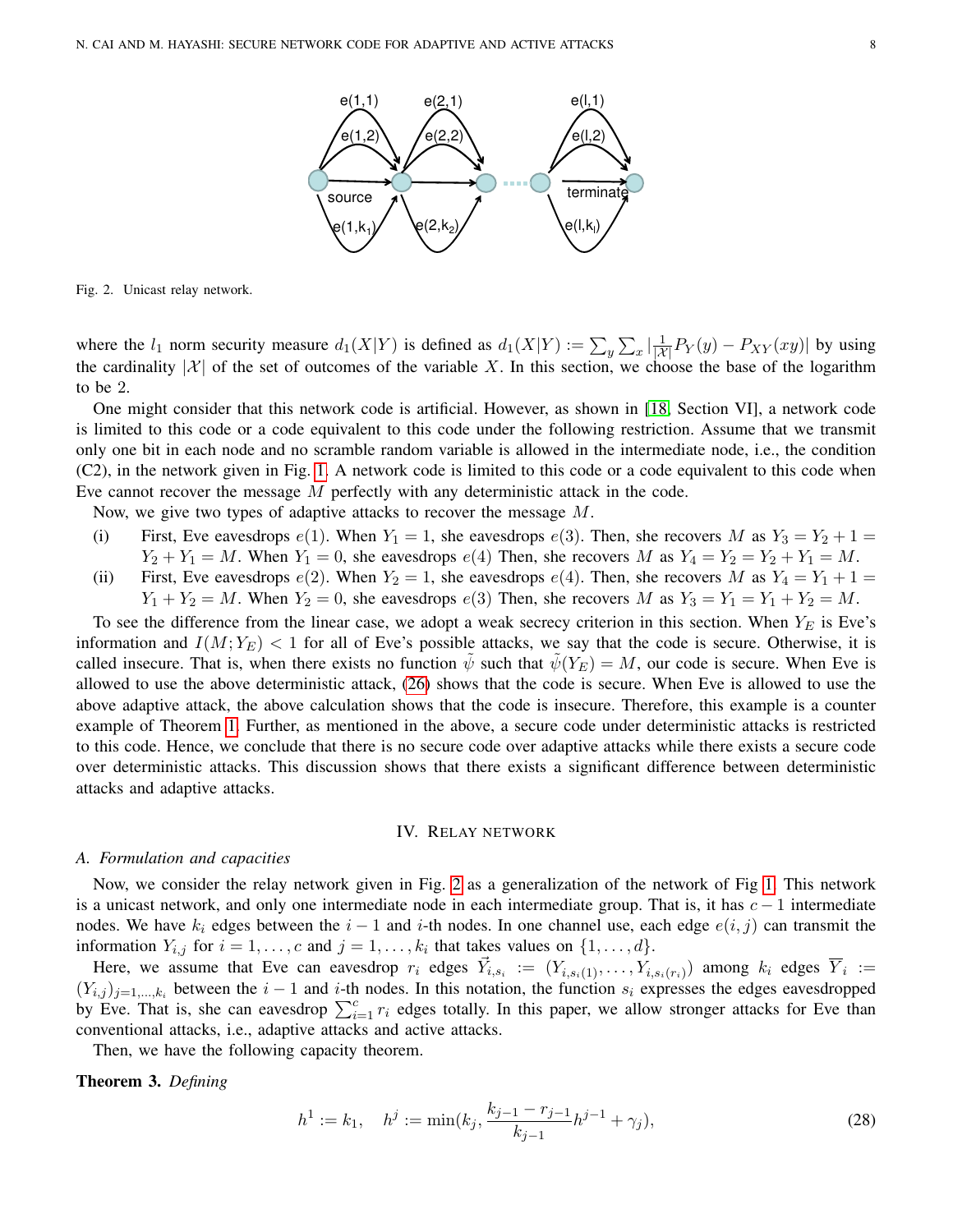*we have*

$$
C_1 = \log d \min_{1 \le j \le c} (k_j - r_j),
$$
\n(29)

$$
C_2 = \log d \min_{1 \le j \le c} (k_j - r_j) \frac{(k_{j+1} - r_{j+1}) \cdots (k_c - r_c)}{k_{j+1} \cdots k_c},\tag{30}
$$

$$
C[(\gamma_i)_i] = \log d \min_{1 \le j \le c} \frac{k_j - r_j}{k_j} h^j. \tag{31}
$$

<span id="page-8-0"></span> $\Box$ 

<span id="page-8-3"></span><span id="page-8-1"></span> $\Box$ 

Here, we discuss the relation to existing results with respect to the difference between two capacities  $C_1$  and  $C_2$ . A larger part of studies discuss the capacity (or capacity region) with no restriction of randomness generated in intermediate nodes. For example, in r-wiretap network, which is a typical network model, as explained in Example [1,](#page-4-3) the capacity with no restriction can be achieved without use of randomness generated in intermediate nodes. However, the paper [\[22\]](#page-22-9) showed an example, in which randomness generated in intermediate nodes improves the capacity. In this example, the source node is connected only with one edge. Usually, the secure transmission can be done by use of the difference between information on different edges connected to the same node. Hence, it is natural that randomness generated in intermediate nodes improves the capacity when each source node is connected only to one edge.

The papers [\[23\]](#page-22-10), [\[24\]](#page-22-11) addressed the difference between the existence and non-existence of randomness generated in intermediate nodes in another network. However, they did not derive the capacities  $C_1$  and  $C_2$  exactly. Their analysis depends on special codes. Therefore, our analysis is the first derivation of the difference between the capacities  $C_1$  and  $C_2$  except for the case when the source node is connected only with one edge.

## *B. Converse part*

For any  $j = 1, \ldots, c$ , the rate of secure transmission from the  $j - 1$ -th intermediate node to the j-th intermediate node is  $\log d(k_j - r_j)$ . Taking the minimum with respect to j, we obtain  $C_1 \leq \log d \min_{1 \leq j \leq c} (k_j - r_j)$ . Next, we consider [\(30\)](#page-8-0). For the amount of leaked information, we have the following theorem.

<span id="page-8-2"></span>Theorem 4. *Under the condition (C2), we have*

$$
\max_{s_1,\dots,s_c} I(M; \vec{Y}_{1,s_1},\dots, \vec{Y}_{c,s_c})
$$
\n
$$
\geq H(M) - (\log d) \min_{1 \leq j \leq c} (k_j - r_j) \frac{(k_{j+1} - r_{j+1}) \cdots (k_c - r_c)}{k_{j+1} \cdots k_c}.
$$
\n(32)

Therefore, to realize the condition

$$
\max_{s_1,\dots,s_c} I(M; \vec{Y}_{1,s_1},\dots, \vec{Y}_{c,s_c}) = 0,\tag{33}
$$

the message  $M$  needs to satisfy the condition

$$
H(M) \le \log d \min_{1 \le j \le c} (k_j - r_j) \frac{(k_{j+1} - r_{j+1}) \cdots (k_c - r_c)}{k_{j+1} \cdots k_c}.
$$
\n(34)

When use the same network n times, the condition  $(33)$  requires the condition

$$
H(M) \le n \log d \min_{1 \le j \le c} (k_j - r_j) \frac{(k_{j+1} - r_{j+1}) \cdots (k_c - r_c)}{k_{j+1} \cdots k_c}.
$$
\n(35)

Theorem [4](#page-8-2) can be generalized to the limited randomness case as follows. Hence, it is sufficient to show Theorem [5.](#page-9-0)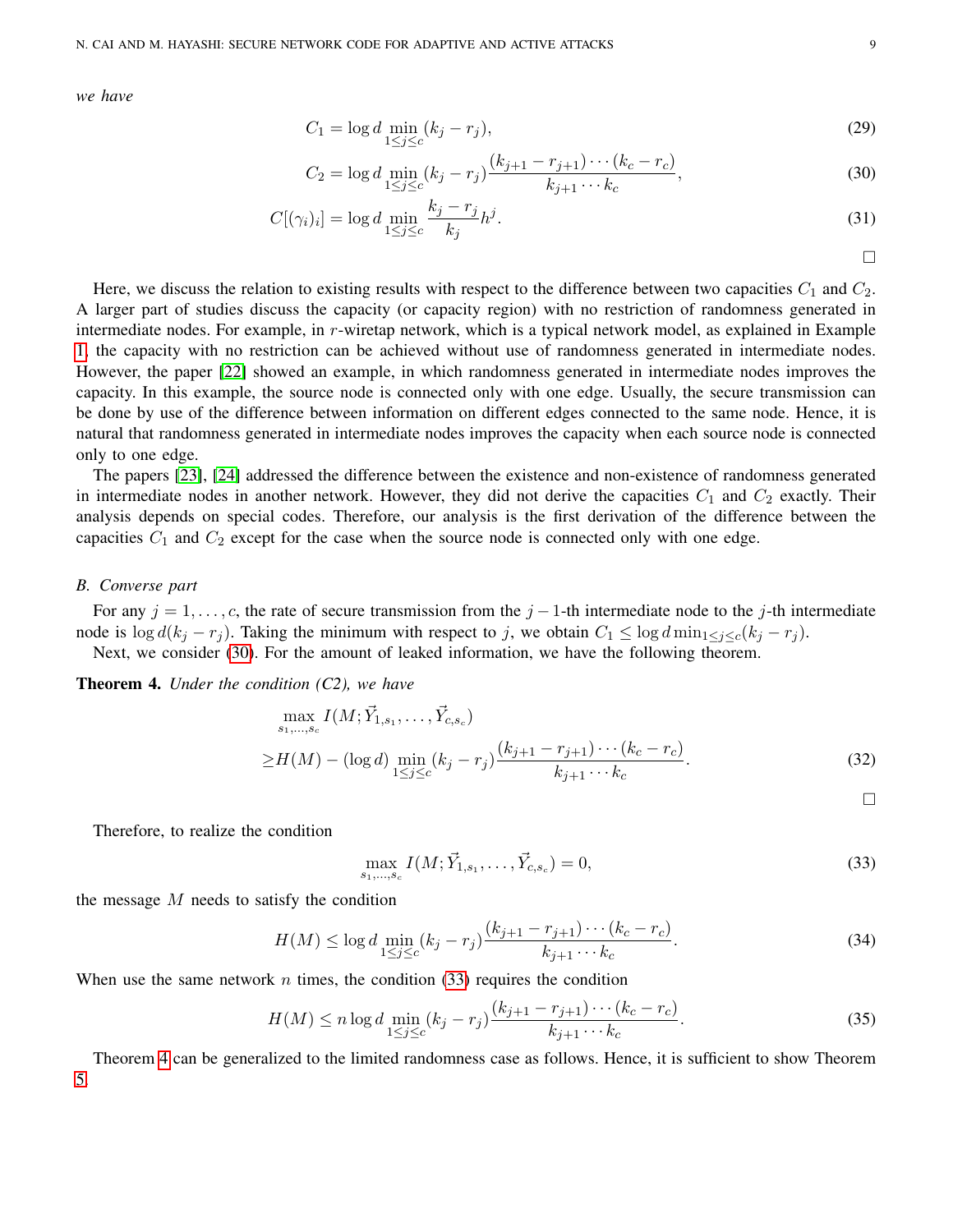<span id="page-9-0"></span>Theorem 5. *Under the condition (C2'), we have*

<span id="page-9-1"></span>
$$
\max_{s_1, ..., s_c} I(M; \vec{Y}_{1, s_1}, ..., \vec{Y}_{c, s_c})
$$
\n
$$
\geq H(M) - \log d \min_{1 \leq j \leq c} \frac{k_j - r_j}{k_j} h^j.
$$
\n(36)

*Proof of Theorem [5:](#page-9-0)* Now, we independently choose the sets  $S_1, S_2, \ldots, S_c$  subject to the uniform distribution. We denote the expectation is with respect to this random choice by E. We prove Theorem [5](#page-9-0) by using Lemma [4,](#page-13-1) which will be shown in the latter section. Application of Lemma [4](#page-13-1) to  $X = (\vec{Y}_{j-1,S_{j-1}}, \dots, \vec{Y}_{2,S_2}, \vec{Y}_{1,S_1})$  shows the inequality

$$
\mathbb{E}H(\vec{Y}_{j,S_j}|\vec{Y}_{j-1,S_{j-1}},\ldots,\vec{Y}_{2,S_2},\vec{Y}_{1,S_1}) \ge \frac{r_j}{k_j} \mathbb{E}H(\overline{Y}_j|\vec{Y}_{j-1,S_{j-1}},\ldots,\vec{Y}_{2,S_2},\vec{Y}_{1,S_1})
$$
(37)

for  $1 \leq j \leq c$ . Then we have for  $1 \leq j \leq c$ ,

$$
\mathbb{E}H(M|\vec{Y}_{c,S_c}, \vec{Y}_{c-1,S_{c-1}} \dots, \vec{Y}_{2,S_2}, \vec{Y}_{1,S_1})
$$
\n
$$
\leq \mathbb{E}H(M|\vec{Y}_{j,S_j}, \vec{Y}_{j-1,S_{j-1}}, \dots, \vec{Y}_{2,S_2}, \vec{Y}_{1,S_1})
$$
\n(a)  
\n
$$
\leq \mathbb{E}H(\overline{Y}_j|\vec{Y}_{j,S_j}, \vec{Y}_{j-1,S_{j-1}}, \dots, \vec{Y}_{2,S_2}, \vec{Y}_{1,S_1})
$$
\n
$$
= \mathbb{E}H(\vec{Y}_{j,S_j}|\vec{Y}_{j,S_j}, \vec{Y}_{j-1,S_{j-1}}, \dots, \vec{Y}_{2,S_2}, \vec{Y}_{1,S_1})
$$
\n
$$
= \mathbb{E}H(\overline{Y}_j|\vec{Y}_{j-1,S_{j-1}}, \dots, \vec{Y}_{2,S_2}, \vec{Y}_{1,S_1}) - \mathbb{E}H(\vec{Y}_{j,S_j}|\vec{Y}_{j-1,S_{j-1}}, \dots, \vec{Y}_{2,S_2}, \vec{Y}_{1,S_1})
$$
\n(b)  
\n
$$
\leq \frac{k_j - r_j}{k_j} \mathbb{E}H(\overline{Y}_j|\vec{Y}_{j-1,S_{j-1}}, \dots, \vec{Y}_{2,S_2}, \vec{Y}_{1,S_1}),
$$
\n(38)

where (b) follows from [\(37\)](#page-9-1), and (a) follows from the fact that M is determined by the random variable  $\overline{Y}_j$ . Similarly, we have

$$
\mathbb{E} H(\overline{Y}_{j}|\overrightarrow{Y}_{j-1,S_{j-1}},\overrightarrow{Y}_{j-2,S_{j-2}},\ldots,\overrightarrow{Y}_{2,S_{2}},\overrightarrow{Y}_{1,S_{1}})\n(a)\n\leq \mathbb{E} H(\overline{Y}_{j-1},K_{j}|\overrightarrow{Y}_{j-1,S_{j-1}},\overrightarrow{Y}_{j-2,S_{j-2}},\ldots,\overrightarrow{Y}_{2,S_{2}},\overrightarrow{Y}_{1,S_{1}})\n= \mathbb{E} H(\overrightarrow{Y}_{j-1,S_{j-1}}^c,K_{j}|\overrightarrow{Y}_{j-1,S_{j-1}},\overrightarrow{Y}_{j-2,S_{j-2}},\ldots,\overrightarrow{Y}_{2,S_{2}},\overrightarrow{Y}_{1,S_{1}})\n\leq \mathbb{E} H(\overrightarrow{Y}_{j-1,S_{j-1}}|\overrightarrow{Y}_{j-1,S_{j-1}},\overrightarrow{Y}_{j-2,S_{j-2}},\ldots,\overrightarrow{Y}_{2,S_{2}},\overrightarrow{Y}_{1,S_{1}}) + \gamma_{j} \log d\n= \mathbb{E} H(\overrightarrow{Y}_{j-1}|\overrightarrow{Y}_{j-2,S_{j-2}},\ldots,\overrightarrow{Y}_{2,S_{2}},\overrightarrow{Y}_{1,S_{1}}) - \mathbb{E} H(\overrightarrow{Y}_{j-1,S_{j-1}}|\overrightarrow{Y}_{j-2,S_{j-2}},\ldots,\overrightarrow{Y}_{2,S_{2}},\overrightarrow{Y}_{1,S_{1}}) + \gamma_{j} \log d\n\leq \frac{(b)}{k_{j-1}} \mathbb{E} H(\overrightarrow{Y}_{j-1}|\overrightarrow{Y}_{j-2,S_{j-2}},\ldots,\overrightarrow{Y}_{2,S_{2}},\overrightarrow{Y}_{1,S_{1}}) + \gamma_{j} \log d,
$$
\n(39)

where (a) follows from the fact that  $\overline{Y}_j$  is determined by the random variables  $\overline{Y}_{j-1}, K_j$ , and (b) follows from [\(37\)](#page-9-1).

Now, we show

<span id="page-9-5"></span><span id="page-9-3"></span><span id="page-9-2"></span>
$$
\mathbb{E}H(\overline{Y}_j|\vec{Y}_{j-1,S_{j-1}},\ldots,\vec{Y}_{2,S_2},\vec{Y}_{1,S_1}) \leq h^j \log d \tag{40}
$$

by induction with respect to j. Since  $H(\overline{Y}_1) \leq k_1$ , [\(40\)](#page-9-2) holds for  $j = 1$ . Assume that

<span id="page-9-4"></span>
$$
\mathbb{E} H(\overline{Y}_{j-1}|\vec{Y}_{j-2,S_{j-2}},\ldots,\vec{Y}_{2,S_2},\vec{Y}_{1,S_1}) \leq h^{j-1}\log d.
$$

Then [\(39\)](#page-9-3) implies that

$$
\mathbb{E}H(\overline{Y}_j|\overrightarrow{Y}_{j-1,S_{j-1}},\ldots,\overrightarrow{Y}_{2,S_2},\overrightarrow{Y}_{1,S_1})
$$
\n
$$
=\frac{k_{j-1}-r_{j-1}}{k_{j-1}}\mathbb{E}H(\overline{Y}_{j-1}|\overrightarrow{Y}_{j-2,S_{j-2}},\ldots,\overrightarrow{Y}_{2,S_2},\overrightarrow{Y}_{1,S_1})+\gamma_j\log d
$$
\n
$$
\leq \frac{k_{j-1}-r_{j-1}}{k_{j-1}}h^{j-1}\log d+\gamma_j\log d,
$$
\n(41)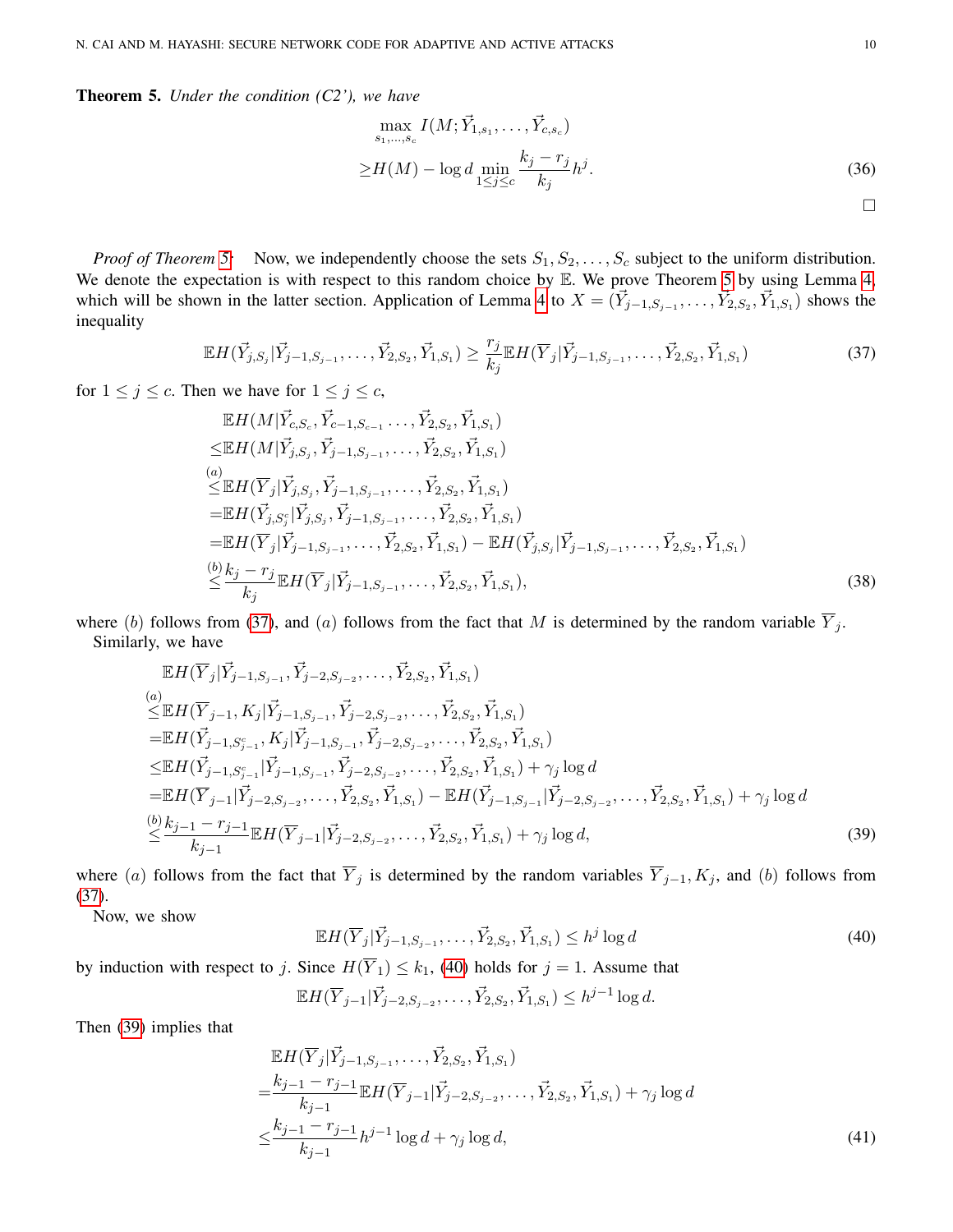Also, we have

<span id="page-10-0"></span>
$$
\mathbb{E}H(\overline{Y}_j|\overrightarrow{Y}_{j-1,S_{j-1}},\ldots,\overrightarrow{Y}_{2,S_2},\overrightarrow{Y}_{1,S_1}) \leq H(\overline{Y}_j) \leq k_j \log d. \tag{42}
$$

Combining  $(41)$  and  $(42)$ , we have  $(40)$ .

Therefore, combining [\(38\)](#page-9-5) and [\(40\)](#page-9-2), we have

$$
\mathbb{E}H(M|\vec{Y}_{c,S_c}, \vec{Y}_{c-1,S_{c-1}}\dots, \vec{Y}_{2,S_2}, \vec{Y}_{1,S_1}) \le \frac{k_j - r_j}{k_j} h^j \log d,
$$
\n(43)

which is equivalent to

$$
\mathbb{E}I(M; \vec{Y}_{c,S_c}, \vec{Y}_{c-1,S_{c-1}} \dots, \vec{Y}_{2,S_2}, \vec{Y}_{1,S_1}) \ge H(M) - \frac{k_j - r_j}{k_j} h^j \log d. \tag{44}
$$

Hence, we obtain the desired statement.

## <span id="page-10-2"></span>*C. Code construction to achieve capacity* C<sup>1</sup>

We give a code to achieve the capacity  $C_1$ . For simplicity, we assume that the integer d is a power q of a prime p. The general case will be discussed later. When we can make the desired code in the case with  $c = 1$ , we can employ the constructed code for the secure transmission code from the  $i - 1$ -th intermediate node to the i-th intermediate node because the i − 1-th intermediate node can employ scramble random numbers  $T_{i-1}$ . For this purpose, we prepare the following lemma.

<span id="page-10-1"></span>**Lemma 2.** For any prime power q, any two natural numbers  $k > r$ , there exist a natural integer  $n_{k,r}$  and r vectors  $v_1, \ldots, v_r \in \mathbb{F}_{q^{n_k},r}^k$  such that  $v_{i,j} = \delta_{i,j}$  for  $j = 1,\ldots,m$  and the  $r \times r$  matrix  $(v_{i,s(j)})_{i,j}$  is invertible for any *injective function* t *from*  $\{1, \ldots, r\}$  to  $\{1, \ldots, k\}$ .

This lemma might be shown in the context of the wiretap channel II introduced by Ozarow and Wyner [\[28\]](#page-22-17). In the model of wiretap channel II, a secrete message is encoded to a codeword in an  $n_{k,r}$ -length code. A wiretapper may take any  $r$  components out of  $k$  parallel channels but may have no information about the message. A linear code, e.g., a Reed-Solomon code can serve as the code. It is called a  $(k, r)$  code for wiretap channel II, and satisfies the condition for Lemma [2.](#page-10-1) Also, this leamma also can be regarded as a very simple and special case of the code in [\[2,](#page-21-1) Section III]. For readers' convenience, we give its proof in Appendix [A.](#page-20-0)

Here, we make the desired code in the case with  $c = 1$ . We employ the finite filed  $\mathbb{F}_{q'}$  with  $q' = q^{n_{k,r}}$ . That is, we need finite field of large size, whose efficient construction is discussed in [\[31,](#page-22-18) Appendix D]. So, when we use the channel  $n := n'n_{k,r}$  times, our transmission can be regarded as n' times transmission on  $\mathbb{F}_{q'}$ , i.e., each edge can transmit up to n' symbols in  $\mathbb{F}_{q'}$ . In the following, all random variables are treated as random variables taking values in  $\mathbb{F}_{q'}$ .

According to Lemma [2,](#page-10-1) we choose r vectors  $v_1, \ldots, v_r \in \mathbb{F}_{q^{n_k},r}^k$ . Using r additional scramble random numbers  $L_1, \ldots, L_r$ , we can transmit  $k-r$  random variables  $M_1, \ldots, M_{k-r}$  by encoding the random variable  $\vec{Y}_j$  for the  $j$ -th edge by

$$
Y_j := \begin{cases} L_j & \text{when } j \le r \\ M_{j-r} + \sum_{j'=1}^r v_{j',j} L_{j'} & \text{when } r+1 < j \le k. \end{cases}
$$
 (45)

Then, Bob recovers the original messages  $M_1, \ldots, M_{k-r}$  as

$$
M'_j := Y_{j+r} - \sum_{j'=1}^r v_{j',j} Y_{j'}.
$$
\n(46)

Assume that Eve eavesdrops r edges, the  $s(1)$ -th edge, ..., the  $s(r)$ -th edge. Due to the condition in Lemma [2,](#page-10-1) for any function s, the vectors  $(v_{j',s(1)})_{1 \leq j' \leq r}, \ldots, (v_{j',s(r)})_{1 \leq j' \leq r}$  are linearly independent. So,  $\sum_{j'=1}^{r} v_{j',s(1)} L_{j'}$ ,  $\ldots$ ,  $\sum_{j'=1}^{r} v_{j',s(r)} L_{j'}$  are r uniform random numbers even when we fixed the values of the random variables  $M_1, \ldots, M_{k-r}$ . Eve cannot obtain any information for  $M_1, \ldots, M_{k-r}$ .

Repeating n' times this procedure, we can extend this method to the case when we transmit  $(k - r)n'$  random variables  $M_1, \ldots, M_{(k-r)n'}$  with  $rn'$  additional scramble random numbers  $L_1, \ldots, L_{rn'}$ . Therefore, the transmission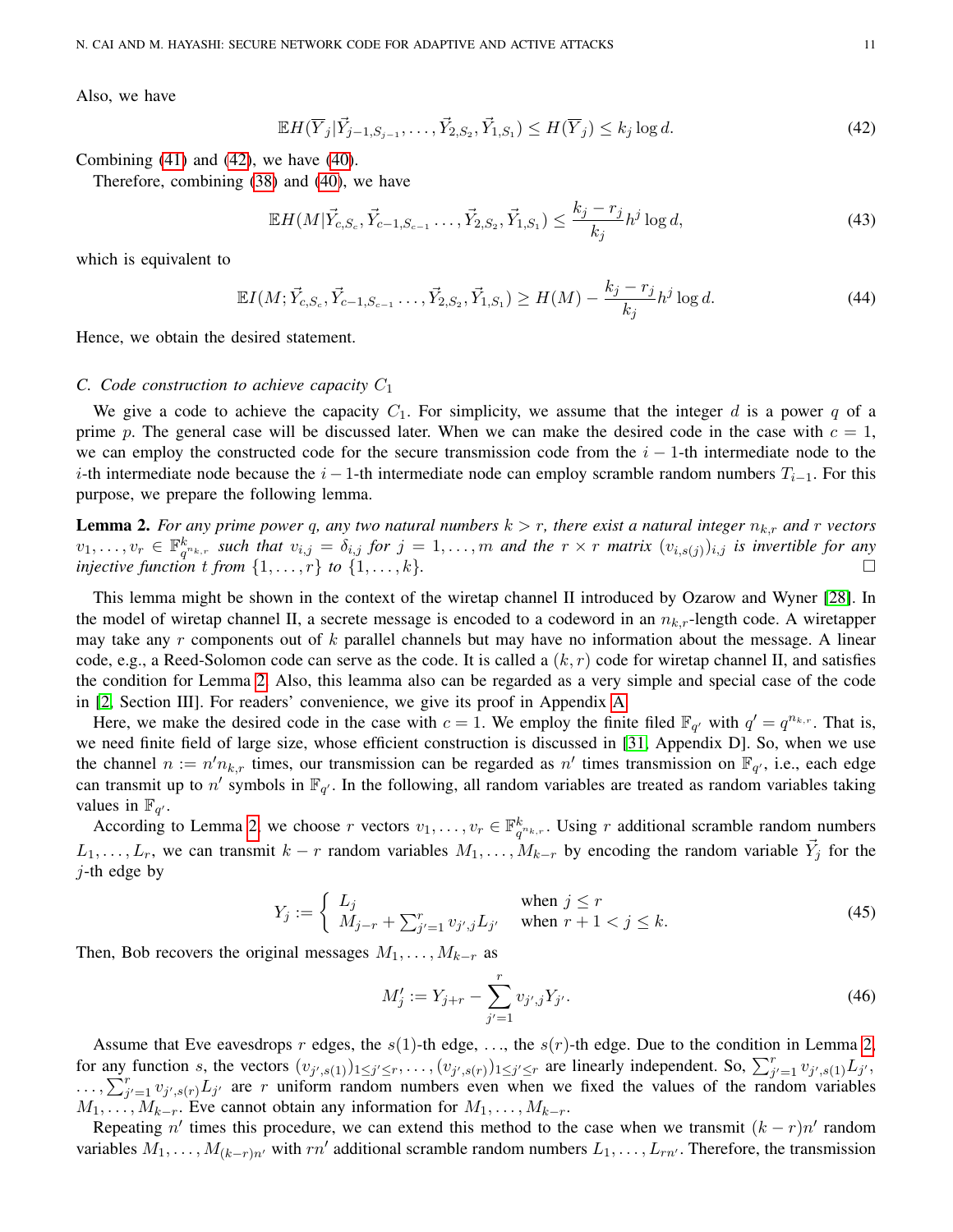rate of this code is  $\frac{(k-r)\log_2 q'}{n}$  $\frac{r \log_2 q}{n_{k,r}} = (k-r) \log q$ . Since  $(M_1, \ldots, M_{(k-r)n'})$  can be regarded as an element of a vector space over  $\mathbb{F}_{q'}$ , this operation is a linear code with respect to the finite field  $\mathbb{F}_{q'}$ . Therefore, since it satisfies the linearity condition (C2), the above security analysis over the passive attack guarantees the security over the adaptive and active attack due to Theorem  $1<sup>4</sup>$  $1<sup>4</sup>$  $1<sup>4</sup>$ .

Here, we make the desired code in the case with general c. Based on Lemma [2](#page-10-1) with respective  $k_i$  and  $r_i$ , we choose  $n_{k_i,r_i}$ . Then, we choose the finite filed  $\mathbb{F}_{q'}$  with  $q' = q^{\max_{1 \leq i \leq c} n_{k_i,r_i}}$ . Therefore, we can transmit the minimum rate  $\log q \min_{1 \leq j \leq c} (k_j - r_j)$ . In this construction, the transmission on each step is given by a linear code over the finite field  $\mathbb{F}_{q'}$ , the whole operation is also given as a linear code over the finite field  $\mathbb{F}_{q'}$ . Therefore, since it satisfies the linearity condition (C2), Theorem [1](#page-3-4) guarantees the security over the adaptive and active attack.

Now, we consider the case that the integer d is not a power q of a prime p. In this case, we have the following lemma.

# <span id="page-11-1"></span>Lemma 3.

$$
\lim_{n \to \infty} \frac{1}{n} \log \max_{q: \text{ prime power}} \{ \log q | q \le d^n \} = \log d. \tag{47}
$$

 $\Box$ 

Given a sufficiently large integer n, we choose a prime power  $q := \argmax_{q:}$  prime power  $\{\log q | q \leq d^n\}$ . We treat *n* uses of a channel as a single transmission of random variable taking values in  $\mathbb{F}_q$ . Due to Lemma [3,](#page-11-1) the code given above achieves the transmission rates  $\log d \min_{1 \leq j \leq c} (k_j - r_j)$  when n goes to infinity.

# D. Code construction to achieve capacity  $C[(\gamma_i)_i]$  and  $C_2$

Since the capacity  $C_2$  is a special case of  $C[(\gamma_i)_i]$  with  $\gamma_i = 0$ , we construct only a code to achieve the capacity  $C[(\gamma_i)_i]$ . Similar to the previous section, we choose the finite filed  $\mathbb{F}_{q'}$  with  $q' = q^{\max_{1 \leq i \leq c} n_{k_i, r_i}}$ , and we consider the case of  $n := n' \max_{1 \leq i \leq c} n_{k_i, r_i}$  uses of the channel, i.e., each edge can transmit up to  $n'$  symbols in  $\mathbb{F}_{q'}$ . In the following, all random variables are treated as random variables taking values in  $\mathbb{F}_{q'}$ . For notational simplicity, we consider the case when single use of each edge transmits an element of  $\mathbb{F}_{q'}$ .

To achieve the above purpose, we give a linear code with respect to  $\mathbb{F}_{q'}$  satisfying the following two conditions (D1) and (D2) by induction with respect to j. Since the code satisfies the linearity condition (C2), it is sufficient to consider the passive attack.

- (D1) The code securely transmits the message M of  $h^j$  symbols per single use of channel to the j-th node from the source node, where  $\underline{h}^j := \min_{1 \leq j' \leq j} \frac{\overline{k}_{j'} - \overline{r}_{j'}}{k_{j'}} h^{j'}$ . That is,  $I(M; \vec{Y}_{1,s_1}, \ldots, \vec{Y}_{j,s_j}) = 0$  for any  $(s_1, \ldots, s_j) \in S_1 \times \cdots \times S_j$ .
- (D2) The j-th node receives secure random number  $T'_j$  of  $\overline{h}^j \underline{h}^j$  symbols per single use of channel, which contains the random numbers generated from the 1st node to the  $j-1$ -th node, where  $\bar{h}^j := \frac{k_j - r_j}{k}$  $\frac{-r_j}{k_j}h^j$ . That is, the j-th node receives secure random number of  $\overline{h}^j$  symbols per single use of channel, i.e.,  $I(MT'_j; \vec{Y}_{1,s_1}, \ldots, \vec{Y}_{j,s_j}) = 0$  for any  $(s_1, \ldots, s_j) \in S_1 \times \cdots \times S_j$ .

Since  $\overline{h}^1 = \underline{h}^1 = (k_1 - r_1)$ , the desired code with  $j = 1$  was constructed in Subsection [IV-C.](#page-10-2) We show the existence of the desired linear code with respect to  $\mathbb{F}_{q'}$  by induction. That is, we assume the existence in the case of j – 1 with block length  $n_{j-1}$ . We find that  $\overline{h}^j = \min((k_j - r_j), \frac{k_j - r_j}{k_j})$  $\frac{(-r_j}{k_j}(\overline{h}^{j-1}+\gamma_j))$  and  $\underline{h}^j=\min((k_j-\gamma_j)$  $(r_j), \frac{k_j-r_j}{k_j}$  $\frac{-r_j}{k_j}(\bar{h}^{j-1} + \gamma_j), \underline{h}^{j-1})$  for  $j \ge 2$ . We show the existence of such a code with j by classifying three cases.

(1) Case of  $\underline{h}^j = \overline{h}^j = (k_j - r_j)$ : To achieve the desired task, the j – 1-th node needs to securely transmit the message M of  $(k_j-r_j)$  symbols per single use of channel to the j-th node, which requires scramble random numbers  $T'_j$  of  $r_j$  symbols per single use of channel at the j–1-th node. Since  $r_j \leq \overline{h}^{j-1} + \gamma_j - (k_j - r_j)$ , the j–1-th node has sufficient scramble random numbers for this purpose. We divide the scramble random numbers  $T'_j$  into two parts  $T'_{j,1}$ and  $T'_{j,2}$ , where  $T'_{j,1}$  has  $\gamma_j$  symbols per single of channel and  $T'_{j,2}$  has  $(r_j-\gamma_j)$  symbols per single of channel. Due to the assumption of induction, the sender securely transmits M and  $T'_{j,2}$  to the j-1-th node by a linear code with block

<span id="page-11-0"></span><sup>&</sup>lt;sup>4</sup> Theorem [1](#page-3-4) can be applied to a linear code with respect to any finite field. Hence, we do not need to restrict our discussion to linear codes with respect to the finite field  $\mathbb{F}_q$ .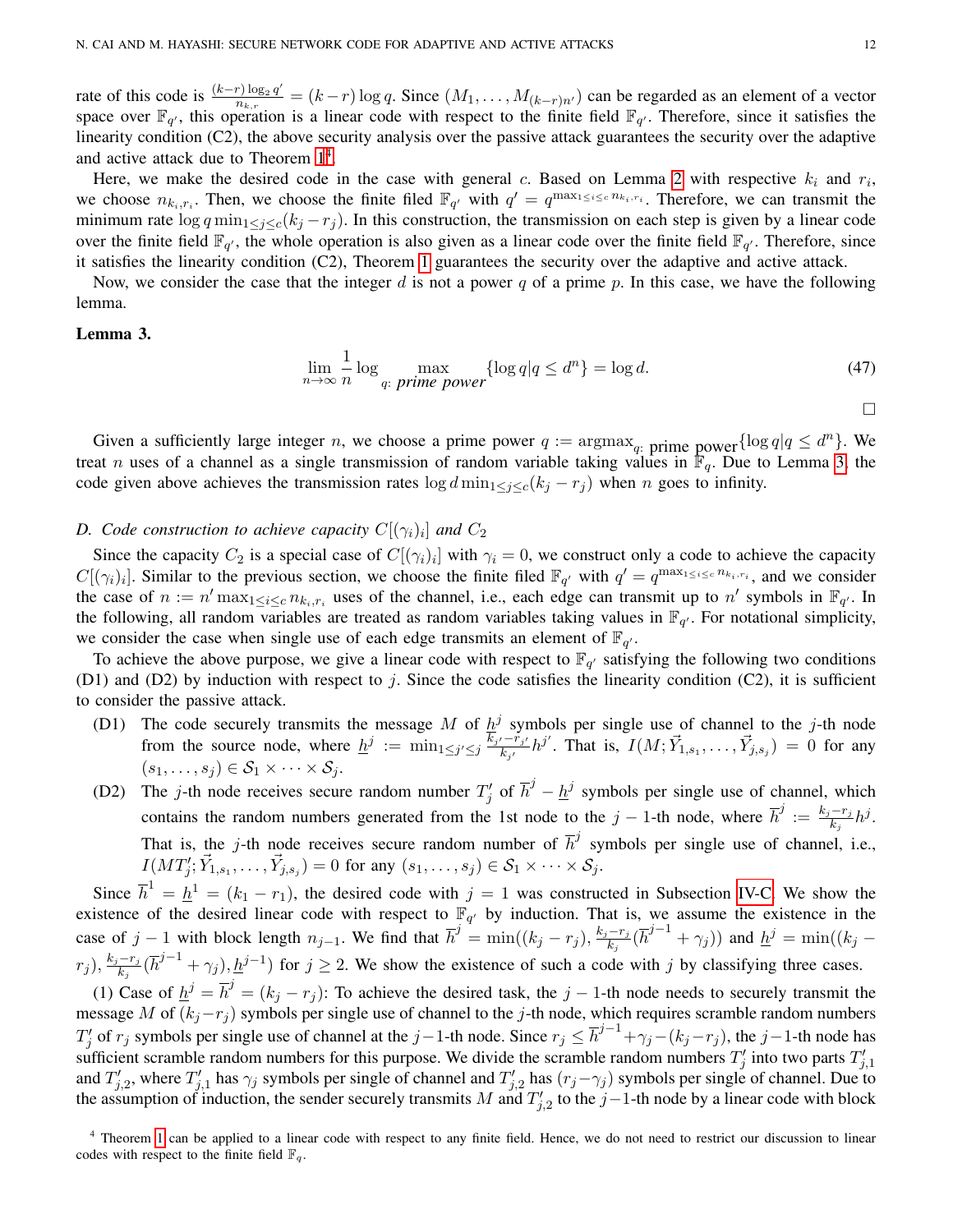length  $n_{j-1}$ , where the first  $n_{j-1}(k_j-r_j)$  symbols are M, the next  $n_{j-1}(r_j-\gamma_j)$  symbols are  $T'_{j,2}$ , and the remaining symbols are fixed to zero. That is,  $I(MT'_{j,2}; \vec{Y}_{1,s_1}, \ldots, \vec{Y}_{j-1,s_{j-1}}) = 0$  for any  $(s_1, \ldots, s_{j-1}) \in S_1 \times \cdots \times S_{j-1}$ . We choose block length  $n_j$  to be  $n_{j-1}$ . Since  $T'_{j,1}$  is composed of  $n_{j-1}\gamma_j$  symbols and is independent of other random variables, We apply the code given in Subsection [IV-C](#page-10-2) with  $n' = n_{j-1}$  to the message M and the scramble random number  $T'_j$ . Then, the j – 1-th node securely transmits the message M to the j-th node by a desired linear code with respect to  $\mathbb{F}_{q'}$  of block length  $n_j$ . Therefore,  $I(M; \vec{Y}_{j,s_j} | \vec{Y}_{1,s_1}, \ldots, \vec{Y}_{j-1,s_{j-1}}) = 0$  for any  $(j_1, \ldots, s_j) \in \mathcal{S}_1 \times \cdots \times \mathcal{S}_j$ . Hence,  $I(M; \vec{Y}_{1,s_1}, \ldots, \vec{Y}_{j,s_j}) = 0$  for any  $(j_1, \ldots, s_j) \in S_1 \times \cdots \times S_j$ .

(2) Case of  $\underline{h}^j = \overline{h}^j = \frac{k_j - r_j}{k_j}$  $\frac{(-r_j}{k_j}(\overline{h}^{j-1}+\gamma_j)$ : To achieve the desired task, the j -1-th node needs to securely transmit the message M of  $\underline{h}^j = \overline{h}^j$  symbols per single use of channel to the j-th node, which requires scramble random numbers  $T'_j$  of  $\frac{k_j - r_j}{k_j} \overline{h}^j$  symbols per single use of channel at the j – 1-th node. Since  $\frac{k_j - r_j}{k_j} \overline{h}^j = \frac{r_j}{k_j - r_j}$  $k_j-r_j$  $k_j-r_j$  $\frac{-r_j}{k_j}(\overline{h}^{j-1} +$  $\gamma_j) \, = \, {\overline h}^{j-1} + \gamma_j - \frac{k_j - r_j}{k_j}$  $\frac{-r_j}{k_j}(\bar{h}^{j-1} + \gamma_j)$ , the j – 1-th node has sufficient scramble random numbers for the above purpose. Therefore, similar to the case  $(1)$ , we can show the existence of the desired linear code with respect to  $\overline{\mathbb{F}_{q'}}.$ 

(3) Case of  $\underline{h}^j = \underline{h}^{j-1} < \overline{h}^j$ : Since  $\overline{h}^j$  is  $k_j - r_j$  or  $\frac{k_j - r_j}{k_j}$  $\frac{(-r_j)}{k_j}$  $(\bar{h}^{j-1} + \gamma_j)$ , due to the discussion with the above two cases (1) and (2), the j-th node receives secure random number of  $\overline{h}^j$  symbols per single use of channel. To achieve the desired task, the j – 1-th node needs to securely transmit the message M of  $\underline{h}^j (\leq k_j - r_j)$  symbols per single use of channel to the j-th node, which requires scramble random numbers  $T'_j$  of  $\frac{k_j-r_j}{k_j} \underline{h}^j$  symbols per single use of channel at the  $j-1$ -th node. Since  $\frac{r_j}{k_j-r_j}\underline{h}^j = \frac{r_j}{k_j-1}$  $\frac{r_j}{k_j-r_j} \underline{h}^{j-1} \leq \gamma_j$ , the  $j-1$ -th node has sufficient scramble random numbers for this purpose. Therefore, similar to the case (1), we can show the existence of the desired linear code with respect to  $\mathbb{F}_{q'}$ .

Therefore, there exists a code that transmits the message with the rate  $h^c$  to the source node from the source node.

**Remark 1.** We consider how many uses of the channel can achieve the capacity when d is a prime power q and the intermediate node cannot use additional random number, i.e.,  $\gamma_i = 0$ . To answer this problem, we consider another proof in this special case. When we set  $n' := k_2 \cdots k_c$  and  $n := n' \cdot \max_{1 \leq i \leq c} n_{k_i, r_i}$ , we can achieve the capacity in the following way. That is, our transmission can be regarded as n' times transmission on  $\mathbb{F}_{q'}$ , i.e.,  $n' \cdot \max_{1 \leq i \leq c} n_{k_i, r_i}$  times transmission of the original channel.

In the following construction, we employ  $k_1 \cdots k_c$  random variables. In this protocol, we securely transmit  $(k_1 - r_1) \cdots (k_i - r_i)k_{i+1} \cdots k_c$  random variable to the *i*-th node. That is, in the transmission from the *i* − 1-th node to the *i*-th node, we transmit  $(k_1 - r_1) \cdots (k_{i-1} - r_{i-1}) r_i k_{i+1} \cdots k_c$  random numbers, in which,  $(k_1 - r_1) \cdots (k_i$  $r_i)k_{i+1}\cdots k_c$  random numbers are securely transmitted and the remaining  $(k_1 - r_1)\cdots (k_{i-1} - r_{i-1})r_ik_{i+1}\cdots k_c$ random variables are treated as scramble random variables. Such a transmission is possible by applying the method given Subsection [IV-C](#page-10-2) to the  $(k_1 - r_1) \cdots (k_i - r_i) k_{i+1} \cdots k_c$  random variables, which are securely transmitted to the i–1-th node. Using the above recursive construction, we can securely transmit  $\prod_{i=1}^{c} (k_i - r_i)$  random variables.

The single use of the channel between the  $i-1$ -th node and the i-th node can securely transmit  $(k_i - r_i)$  random variables. So, to realize this code, we need to use the channel between the  $i - 1$ -th node and the *i*-th node at  $(k_1-r_1)\cdots(k_i-r_i)k_{i+1}\cdots k_c$  $\frac{(k_i-r_i)k_{i+1}\cdots k_c}{k_i-r_i} = (k_1-r_1)\cdots(k_{i-1}-r_{i-1})k_{i+1}\cdots k_c$  times. That is, to realize this code, we need to use this relay channel  $\max_{1 \leq i \leq c} (k_1 - r_1) \cdots (k_{i-1} - r_{i-1}) k_{i+1} \cdots k_c$  times. Overall, this code can transmit

$$
\min_{1 \le i \le c} \frac{\prod_{i=1}^{c} (k_i - r_i)}{(k_1 - r_1) \cdots (k_{i-1} - r_{i-1}) k_{i+1} \cdots k_c} = \min_{1 \le j \le c} (k_j - r_j) \frac{(k_{j+1} - r_{j+1}) \cdots (k_c - r_c)}{k_{j+1} \cdots k_c}
$$
(48)

variables per single use of the relay channel. That is, the transmission rate of this code is  $\log q \min_{1 \leq j \leq c} (k_j$  $r_j)^{\frac{(k_{j+1}-r_{j+1})\cdots(k_c-r_c)}{k_{j+1}\cdots k_c}}$  $\frac{(r_{j+1})\cdots(k_c-r_c)}{k_{j+1}\cdots k_c}$ . Therefore, we can realize a code to satisfy the conditions [\(33\)](#page-8-1) and [\(35\)](#page-8-3) for the above given  $n.$ 

## <span id="page-12-0"></span>*E. Scalar linearity*

Now, we show that this capacity cannot be attained under the scalar linearity condition. That is, we consider the special case to satisfy the following conditions. The intermediate node cannot use additional random number, i.e.,  $\gamma_i = 0$ . We can transmit only a single symbol of a finite filed  $\mathbb{F}_{q'}$  in each channel. The coding operations are limited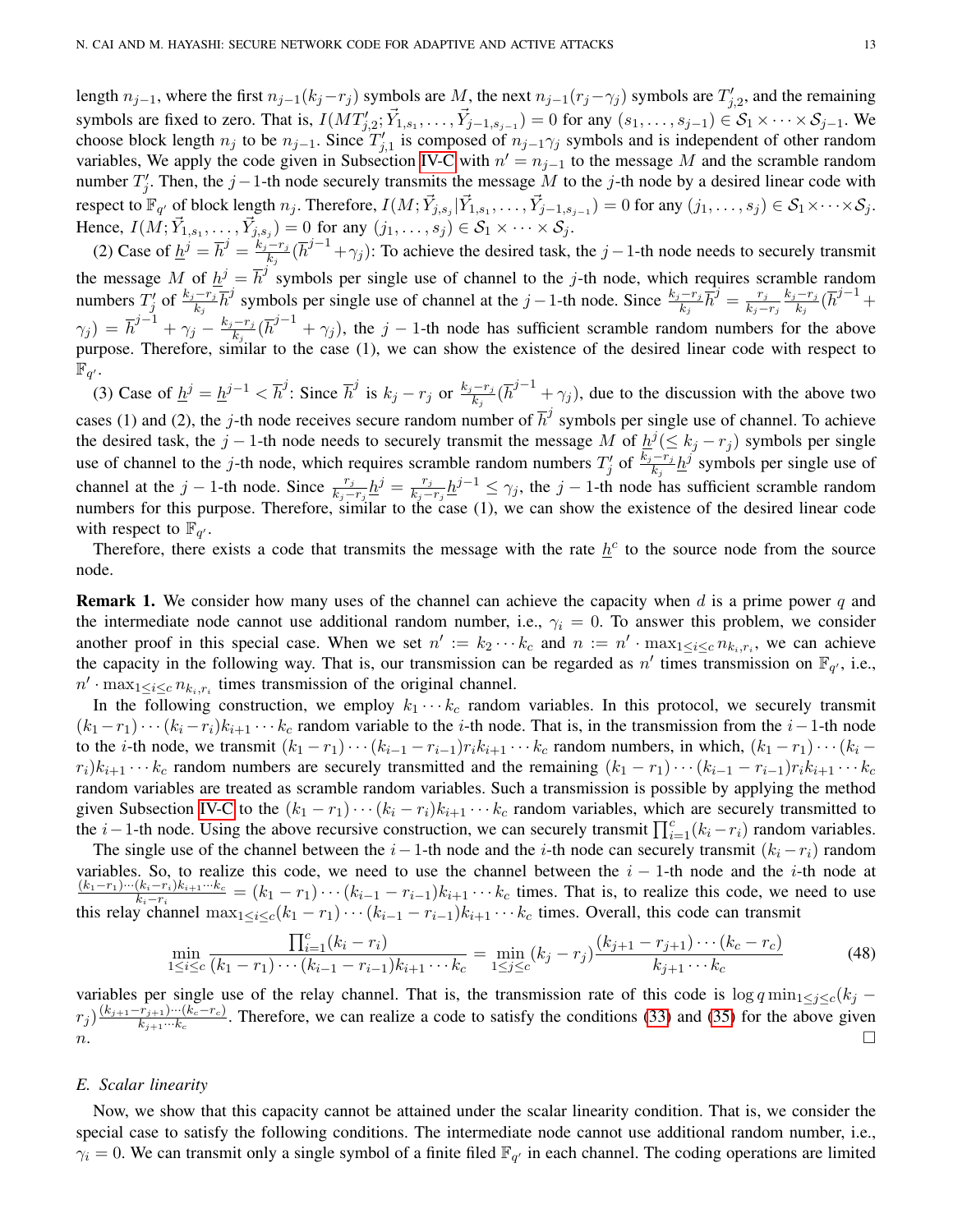to linear operations over the finite filed  $\mathbb{F}_{q'}$ . Since each channel can only a scalar in  $\mathbb{F}_{q'}$ , this kind of linearity is called the *scalar linearity*[\[25\]](#page-22-12). To distinguish the condition (C2) from the scalar linearity, the condition (C2) is often called the *vector linearity*[\[25\]](#page-22-12). Existing studies employ one of these constraints as Table [I.](#page-1-0) Only a passive attack is allowed to the eavesdropper. Under the above condition, the number of symbols transmitted securely is not greater than  $\max(k_1 - \sum_{j=1}^{c} r_j, 0)$ , which can be shown as follows.

Due to the network structure, the sender can transmit only k symbols  $M_1, \ldots, M_k$  in  $\mathbb{F}_{q'}$ , where the k symbols  $M_1, \ldots, M_k$  is given as linear functions of the message and the scramble random variable. First, we fix the linear coding operation on each nodes. In the first group of edges, Eve chooses  $r_1$  edges such that the information on the  $r_1$  edges are given as  $\sum_{i=1}^{r_1} t_{1,i',i} M_i$  with  $i' = 1, \ldots, r_1$  and  $\{\vec{t}_{1,i'}\}$  is linearly independent, where  $\vec{t}_{1,i'} = (t_{1,i',i})_{i=1}^k$ for  $i' = 1, \ldots, r_1$ . Similarly, when  $k_1 \ge r_1 + r_2$ , in the second group of edges, Eve chooses  $r_2$  edges such that the information on the  $r_2$  edges are given as  $\sum_{i=1}^{r_2} t_{2,i',i} M_i$  with  $i' = 1, \ldots, r_1$  and  $\{\vec{t}_{1,i'}\} \cup \{\vec{t}_{2,i'}\}$  is linearly independent, where  $\vec{t}_{2,i'} = (t_{2,i',i})_{i=1}^k$  for  $i' = \overline{1,\ldots,r_2}$ . When  $k_1 < r_1 + r_2$ , in the second group of edges, Eve chooses  $k_1-r_1$  edges such that the information on the  $k_1-r_1$  edges are given as  $\sum_{i=1}^{k_1-r_1} t_{2,i',i} M_i$  with  $i'=1,\ldots,r_1$ and  $\{\vec{t}_{1,i'}\}\cup\{\vec{t}_{2,i'}\}$  is linearly independent, where  $\vec{t}_{2,i'} = (t_{2,i',i})_{i=1}^k$  for  $i' = 1, \ldots, k_1 - r_1$ . When  $k_1 > r_1 + r_2$ , we repeat this process up to the c-th group or j'-th group satisfying  $k_1 - \sum_{j=1}^{j'} r_j \leq 0$ . Hence, the information with dimension  $\max(k_1, \sum_{j=1}^c r_j)$  is leaked to the eavesdropper. Therefore, the number of symbols transmitted securely is not greater than  $\max(k_1 - \sum_{j=1}^c r_j, 0)$ .

This fact shows the following effect. To achieve the capacity even with passive attacks, each channel needs to transmit several symbols in the finite field  $\mathbb{F}_{q'}$ . That is, we need to handle the vector space over the finite field  $\mathbb{F}_{q'}$ . Furthermore, as a special case, in the setting given in Section [III,](#page-6-0) we find that we need to introduce a non-linear code to realize the situation that Eve cannot recover the message perfectly with passive attack.

We often increase the size q' of finite field  $\mathbb{F}_{q'}$  in the scalar linearity while we fix the size q of finite field  $\mathbb{F}_q$ and increase the dimension of the vector space in the vector linearity. In the real communication, the data is given as a sequence of  $\mathbb{F}_2$ . In this case, when  $q = 2$ , the coding operation satisfying the vector linearity can be easily implemented because the vector linearity reflects the structure of the data. However, the coding operation satisfying the scalar linearity cannot be easily implemented unless  $q'$  is a power of 2 because the scalar linearity does not reflect the structure of the data. Only when  $q'$  is a power of 2, the scalar linearity not be easily implemented. However, even in this case, the scalar linearity has worse performance than the vector linearity due to the above discussion because the scalar linearity introduces a constraint that does not appear in the vector linearity. Hence, it is better to impose the vector linearity.

## V. IMPORTANT LEMMAS

<span id="page-13-0"></span>Here, for the latter discussion, we prepare important lemmas. We denote the set  $\{1, \ldots, k\}$  by  $[k]$ , and denote the collection of subsets  $S \subset [k]$  with cardinality r by  $\binom{[k]}{r}$  $_{r}^{k]})$  .

Now, we consider the random variables  $X, \vec{Y}_1, \ldots, \vec{Y}_k$ . For any subset  $S \subset [k]$ , we denote the tuple of random variables  $(\vec{Y}_s)_{s \in S}$  by  $\vec{Y}_s$ . We can show the following two lemmas.

<span id="page-13-1"></span>Lemma 4. *We have*

$$
\sum_{S \in \binom{[k]}{r}} H(\vec{Y}_{[k]} | \vec{Y}_{S^c} X) \le \binom{k-1}{r-1} H(\vec{Y}_{[k]} | X) = \frac{k-r}{k} \binom{k}{k-r} H(\vec{Y}_{[k]} | X) \tag{49}
$$

 $\Box$ 

Remark 2. *It is possible to prove Lemma [4](#page-13-1) by using Baranyai's Theorem [\[32\]](#page-22-19). However, this paper shows Lemma [4](#page-13-1) by using our invented lemma, Lemma [5.](#page-13-2)*

<span id="page-13-2"></span>**Lemma 5.** Let  $S_h$  be a collection of subsets of  $[k]$ . When any element of  $[k]$  is contained in exactly h members of Sh*, we have*

$$
\sum_{S \in \mathcal{S}_h} H(\vec{Y}_S | X) \ge h H(\vec{Y}_{[k]} | X). \tag{50}
$$

 $\Box$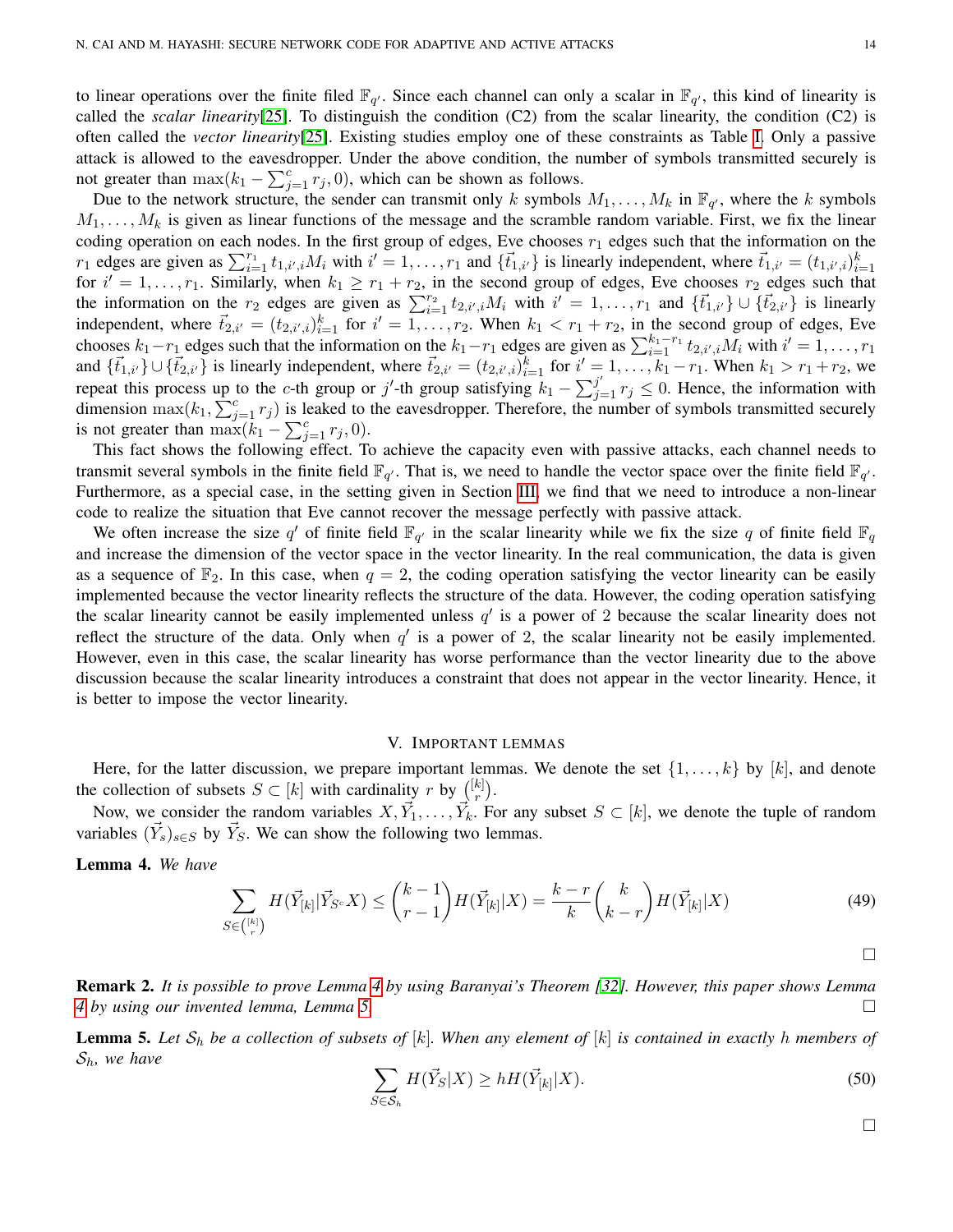*Proof of Lemma [5:](#page-13-2)* We prove the lemma by induction in h. When  $h = 1$ , it is trivial. Assume that the lemma holds for  $h-1$ . We pick a subcollection  $S' := \{S_1, S_2, \ldots, S_f\} \subset S_h$  such that  $\cup_{i=1}^f S_i = [k]$ . We define  $S'_i := S_i \cap (\cup_{j=1}^{i-1} S_j)$  and  $S_{h-1} = (S_h \setminus S') \cup \{S'_2, \ldots, S'_f\}.$ 

We can see that any element of [k] is contained in exactly  $h-1$  members of  $S_{h-1}$ , from the following lines. Assume that an element  $a \in [k]$  is contained in exactly b members of S'. Notice that a is contained by  $S_i$ , for each particular *i*, if and only if it is contained by exactly one of  $S_i \setminus \lfloor \cup_{j=1}^{i-1} S_j \rfloor$  and  $S'_i$ . For any element  $a \in [k]$ , there uniquely exists an integer i such that  $a \in S_i \setminus \{ \bigcup_{j=1}^{i-1} S_j \}$ . So, the element a is contained in exactly  $b-1$ members of  $\{S'_2, \ldots, S'_f\}$ . Therefore, the element a is contained in exactly  $h - b + (b - 1) = h - 1$  members of  $\mathcal{S}_{h-1} = (\mathcal{S}_h \setminus \mathcal{S}') \cup \{S_2^{'} , \ldots, S_f' \}.$ 

Therefore,

$$
\sum_{S \in S_h} H(\vec{Y}_S | X) = \sum_{S \in S_h \setminus S'} H(\vec{Y}_S | X) + \sum_{i=1}^f H(\vec{Y}_{S_i} | X)
$$
  
\n
$$
= \sum_{S \in S_h \setminus S'} H(\vec{Y}_S | X) + \sum_{i=1}^f H(\vec{Y}_{S_i} | X) + \sum_{i=1}^f H(\vec{Y}_{S_i \setminus S_i'} | \vec{Y}_{S_i'} X)
$$
  
\n
$$
\stackrel{(a)}{\geq} \sum_{S \in S_{h-1}} H(\vec{Y}_S | X) + \sum_{i=1}^f H(\vec{Y}_{S_i \setminus (\cup_{j=1}^{i-1} S_j)} | \vec{Y}_{\cup_{j=1}^{i-1} S_j} X)
$$
  
\n
$$
\stackrel{(b)}{\geq} (h-1) H(\vec{Y}_{[k]} | X) + H(\vec{Y}_{[k]} | X) = h H(\vec{Y}_{[k]} | X), \tag{51}
$$

where (a) follows from the relation  $S_i' \subset \bigcup_{j=1}^{i-1} S_j$  and (b) follows from the relation  $\bigcup_{i=1}^{f} S_i = [k]$  and the induction hypothesis, the fact that  $\sum_{S \in \mathcal{S}_{h-1}} H(\vec{Y}_S | X) \ge (h-1) H(\vec{Y}_{[k]} | X)$ .

*Proof of Lemma [4:](#page-13-1)* Now, we show Lemma [4](#page-13-1) by using Lemma [5.](#page-13-2) Any element  $a \in [k]$  is contained in exactly  $\binom{k-1}{n-1}$  $_{r-1}^{k-1})$  members of  $\binom{[k]}{r}$  $\binom{k}{r}$ . So, we apply Lemma [5](#page-13-2) to the case with  $S_h = \binom{[k]}{r}$  $\binom{k}{r}$  and  $h = \binom{k-1}{r-1}$  $_{r-1}^{k-1}$ ). Hence, we have

$$
\sum_{S \in \binom{[k]}{r}} H(\vec{Y}_{S^c} | X) \le \binom{k-1}{r-1} H(\vec{Y}_{[k]} | X). \tag{52}
$$

Thus,

$$
\sum_{S \in \binom{[k]}{r}} H(\vec{Y}_{[k]} | \vec{Y}_{S^c} X) = \sum_{S \in \binom{[k]}{r}} H(\vec{Y}_{S^c} \vec{Y}_S | \vec{Y}_{S^c} X) = \sum_{S \in \binom{[k]}{r}} H(\vec{Y}_S | \vec{Y}_{S^c} X)
$$
\n
$$
= \sum_{S \in \binom{[k]}{r}} [H(\vec{Y}_S \vec{Y}_{S^c} | X) - H(\vec{Y}_{S^c} | X)]
$$
\n
$$
= \binom{k}{m} H(\vec{Y}_{[k]} | X) - \sum_{S \in \binom{[k]}{r}} H(\vec{Y}_{S^c} | X)
$$
\n
$$
\leq \binom{k}{r} H(\vec{Y}_{[k]} | X) - \binom{k-1}{r-1} H(\vec{Y}_{[k]} | X) = \binom{k}{r-1} H(\vec{Y}_{[k]} | X).
$$
\n(53)

# VI. HOMOGENEOUS MULTICAST RELAY NETWORK

#### <span id="page-14-0"></span>*A. Formulation and capacity regions*

Next, we consider the homogeneous multicast relay network defined as follows. This network has one source node and b terminated nodes. It has  $c - 1$  groups of intermediate nodes. The i-th group has  $b_i$  intermediate nodes, and the set of  $b$  terminated nodes is regarded as the  $c$ -th group, and the source node is regarded as the 0-th group. So, the numbers  $b_0$  and  $b_c$  are defined to be 1 and b. Each node of the *i*-the group is expressed as  $n(i, 1), \ldots, n(i, b_i)$ .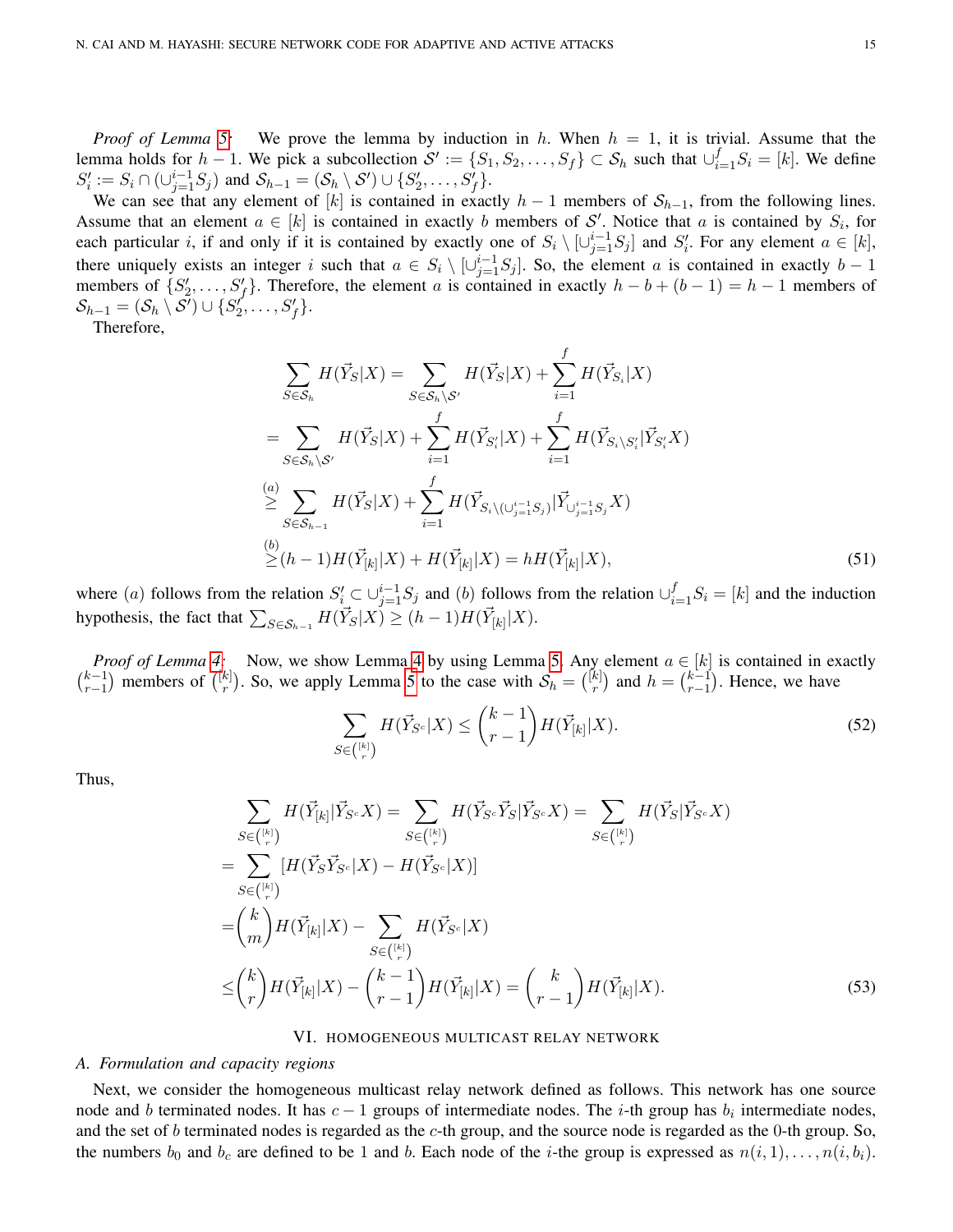

Fig. 3. homogeneous multicast relay network

Each node of the  $i - 1$ -th group is connected to every node of the i-th group with  $k_i$  edges. That is, there are  $b_{i-1}b_ik_i$  edges from the  $i-1$ -th group to the i-th group. For each node of the i-th group, Eve is assumed to wiretap  $r_i$  edges among  $b_{i-1}k_i$  edges connected to the node of the i-th group from nodes of the i − 1-th group. That is, Eve wiretaps  $r_i b_i$  edges among  $b_{i-1}b_i k_i$  edges between the  $i-1$ -th group and the *i*-th group.

Then, we have the following theorem for the no-randomness capacity region.

# <span id="page-15-0"></span>Theorem 6.

$$
C_2 = \left\{ (R_1, \dots, R_b) \middle| \sum_{i'=1}^{b} R_{i'} \le A_1, R_i \le A_2 \text{ for } i = 1, \dots, b \right\}
$$
 (54)

*where*

$$
A_1 := (\log d) \min_{1 \le j \le c} (b_{j-1}k_j - r_j) b_j \frac{(b_jk_{j+1} - r_{j+1}) \cdots (b_{c-1}k_c - r_c)}{b_jk_{j+1} \cdots b_{c-1}k_c} \tag{55}
$$

$$
A_2 := (\log d)(b_{c-1}k_c - r_c). \tag{56}
$$

For the full-randomness capacity region, we have the following theorems.

<span id="page-15-3"></span>**Theorem 7.** Assume that  $c = 2$  and  $r_2/k_2$  is an integer. Then, we have

$$
C_1 = C_2. \tag{57}
$$

<span id="page-15-1"></span> $\Box$ 

<span id="page-15-2"></span> $\Box$ 

<span id="page-15-4"></span>**Theorem 8.** Assume that  $c = 3$  and  $r_3/k_3$  is an integer.

$$
C_1 = \left\{ (R_1, \ldots, R_b) \middle| \sum_{i'=1}^b R_{i'} \le A_3, R_i \le A_2 \text{ for } i = 1, \ldots, b \right\},\tag{58}
$$

*where*

$$
A_3 := (\log d) \min \left( (k_1 - r_1) b_1, \min_{2 \le j \le 3} (b_{j-1} k_j - r_j) b_j \frac{(b_j k_{j+1} - r_{j+1}) \cdots (b_{c-1} k_c - r_c)}{b_j k_{j+1} \cdots b_{c-1} k_c} \right)
$$
  
=  $(\log d) \min \left( (k_1 - r_1) b_1, (b_1 k_2 - r_2) b_2 \frac{b_2 k_3 - r_3}{b_2 k_3}, (b_2 k_3 - r_3) b_3 \right).$  (59)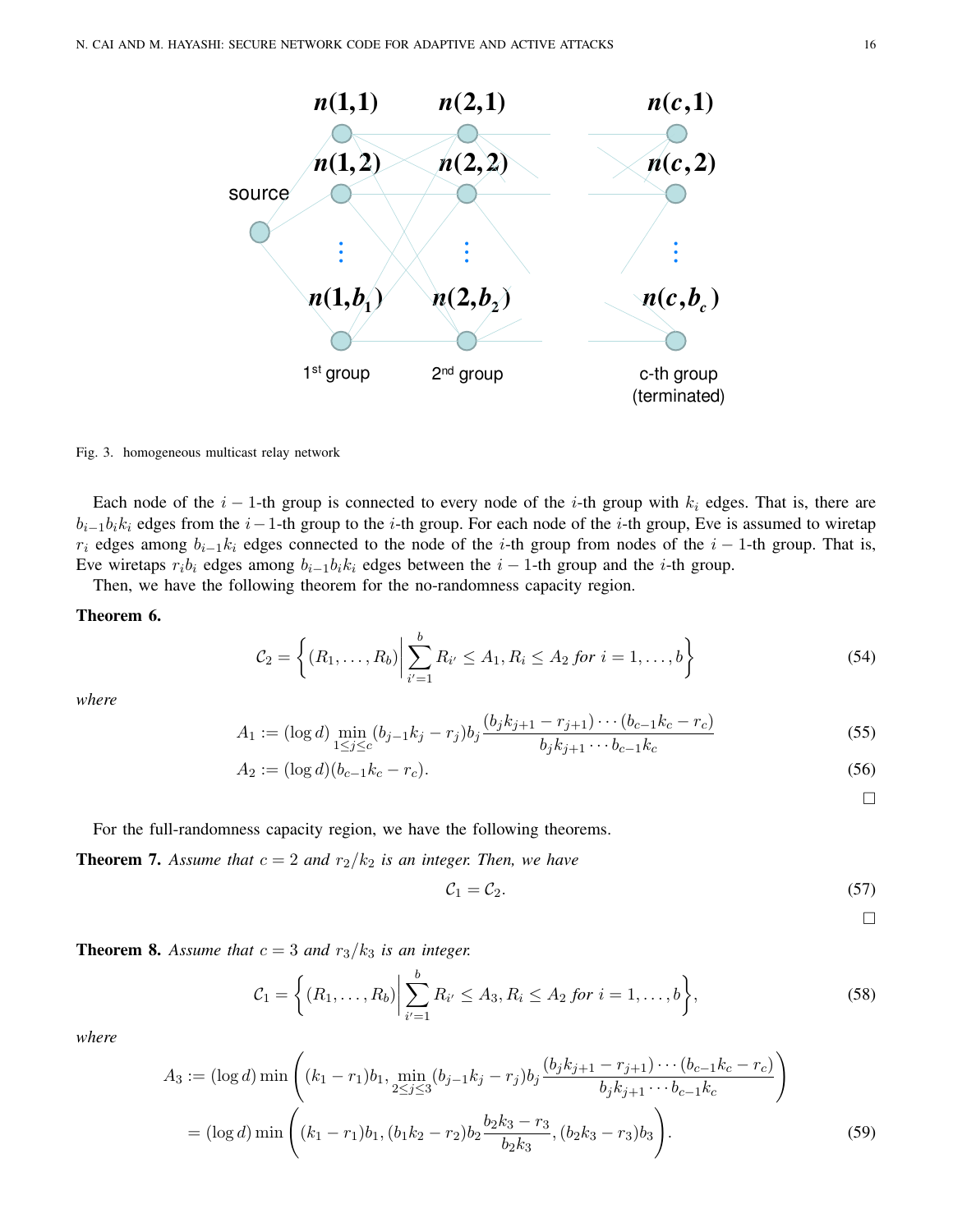$\Box$ 

# <span id="page-16-1"></span>*B. Converse part for Theorem [6](#page-15-0)*

We consider the  $j$ -th group as one intermediate node, and the set of the b terminated nodes as one terminated node, which yields a relay network. Then, applying the relation [\(35\)](#page-8-3) to this relay network, we obtain the condition  $\sum_{i'=1}^{b} R_{i'} \leq A_1.$ 

Next, we consider the  $j$ -th group as one intermediate node, and focus only on the  $i$ -th terminated nodes, which yields another relay network. Then, applying the relation [\(35\)](#page-8-3) to this relay network, we obtain the other condition  $R_i \leq A_2$ .

# *C. Code construction for Theorem [6](#page-15-0)*

Here, by induction, we make a linear code to achieve the RHS of [\(58\)](#page-15-1) when d is a prime power q. In the general case, we can construct the desired linear code by using the method in Lemma [3.](#page-11-1) The liner code construction with  $c = 1$  is given from the code given in Subsection [IV-C.](#page-10-2) We construct the desired linear code by induction with respect to the number  $c$ .

Assume that *n* is a multiple of  $n_{k_c n, r_c}$ . Now, we assume that the source node can securely transmit  $\sum_{i'=1}^{b} N_{i'}$ letters to each intermediate node in the  $c-1$ -th group by n use of the channel. When  $N_{i'} \leq nk_c$ , under this assumption, we can transmit  $N_{i'}b_{c-1} - nr_c$  letters from the source node to the i'-th terminated node by n use of the channel as follows. Such a code will be called Code  $(N_1, \ldots, N_b)$ .

For  $j_2 = 1, \ldots, b, j_1 = 1, \ldots, k_c$ , we denote the  $\sum_{i'=1}^{j_2-1} N_{i'} + j_1$ -th securely transmitted letter to j-th intermediate node in the c – 1-th group by  $X_{j_2,j_1+jN_{i'}}$ . Then, for a given  $j_2 = 1,\ldots,b$ , the source node prepares messages  $M_{j_2,j_3}$  for  $j_3 = 1, \ldots, N_{j_2}b_{c-1} - nr_c$  and scramble random numbers  $L_{j_2,j_3}$  for  $j_3 = 1, \ldots, nr_c$ . Then, the source node makes conversion from the pair of  $\vec{M}_{j_2}$  and  $\vec{L}_{j_2}$  to  $\vec{X}_{j_2}$  such that there is no information leakage for  $\vec{M}_{j_2}$ even when any  $nr_c$  letters of  $\vec{X}_{j_2}$  are eavesdropped. Such a code can be constructed by using the discussion in Subsection [IV-C.](#page-10-2)

Now, we employ the assumption of induction. So, there exist an integer n and a code  $\Phi_n$  with block-length n such that the rate tuple is  $\left(\frac{A_4}{b}\right)$  $\frac{A_4}{b_{c-1}},\ldots,\frac{A_4}{b_{c-1}}$  $\frac{A_4}{b_{c-1}}$ ), where

$$
A_4 := \min_{1 \le j \le c-1} (b_{j-1}k_j - r_j) b_j \frac{(b_jk_{j+1} - r_{j+1}) \cdots (b_{c-2}k_{c-1} - r_{c-1})}{b_jk_{j+1} \cdots b_{c-2}k_{c-1}}.
$$
(60)

Using this fact, we show the desired statement by classifying two cases.

(1) Case of  $\frac{A_4}{b_{c-1}} \ge k_c b_c$ : In this case, the minimum in [\(55\)](#page-15-2) is realized with  $j = c$ , which implies  $A_1 = b_c A_2$ . To attain the RHS of [\(58\)](#page-15-1), it is sufficient to give a code with the rate tuple  $(A_2, \ldots, A_2) = (\log d(b_{c-1}k_c$  $r_c$ ,..., log  $d(b_{c-1}k_c - r_c)$ ). The required secure transmission from the source node to the  $c-1$ -th group is possible as follows. Combining the assumption of induction and Code  $(nk_c, \ldots, nk_c)$ . we obtain a linear code with the rate tuple  $(\log d(b_{c-1}k_c - r_c), \ldots, \log d(b_{c-1}k_c - r_c)).$ 

(2) Case of  $\frac{A_4}{b_{c-1}} < k_c b_c$ : We have  $A_1 = A_4 \frac{b_{c-1}^2 k_c - r_c}{b_{c-1} k_c}$  $\frac{-1}{b_{c-1}k_c}$ . To attain the RHS of [\(58\)](#page-15-1), it is sufficient to give a code with the rate tuple  $(R_1,\ldots,R_b)$  satisfying conditions  $\sum_{i'=1}^b R_{i'} \leq A_1$  and  $R_i \leq A_2$ . Due to the assumption of induction, the source node can securely transmit  $n \frac{A_4}{b_1}$  $\frac{A_4}{b_{c-1}}$  letters to each node in the *c*−1-th group. Now, we choose *n* such that  $n \frac{A_4}{b_1}$  $\frac{A_4}{b_{c-1}b}$  is an integer, *n* is a multiple of  $n_{k_c n, r_c}$ , and  $nR_{i'}$  is integer for  $i' = 1, \ldots, b$ . Therefore, using Code  $(nR_1, \ldots, nR_b)$ , we obtain a linear code, in which, the source node can securely transmit to the i'-th terminated with rate  $R_{i'}$ . Since this linear code construction requires only the conditions  $\sum_{i'=1}^{b} R_{i'} \leq A_1$  and  $R_i \leq A_2$ , the RHS of [\(58\)](#page-15-1) is attained.

# <span id="page-16-0"></span>*D. Proof of Theorem [7](#page-15-3)*

To show Theorem [7,](#page-15-3) it is sufficient to show the converse part, i.e.,  $C_1 \subset C_2$ . The *i*-th intermediate node can transmit information of  $k_2$  symbols per single use of channel to the j-th terminated node. In order that the j-th terminated node recovers the original message  $M_j$ , the j-th terminated node needs to recover a part of information  $M_{i,j}$  with respect to the original message that is determined by the information received by the *i*-th intermediate node. That is, collecting the variables  $M_{1,j}, \ldots, M_{b_1,j}$ , the j-th terminated node recovers  $M_j$ . We choose an injective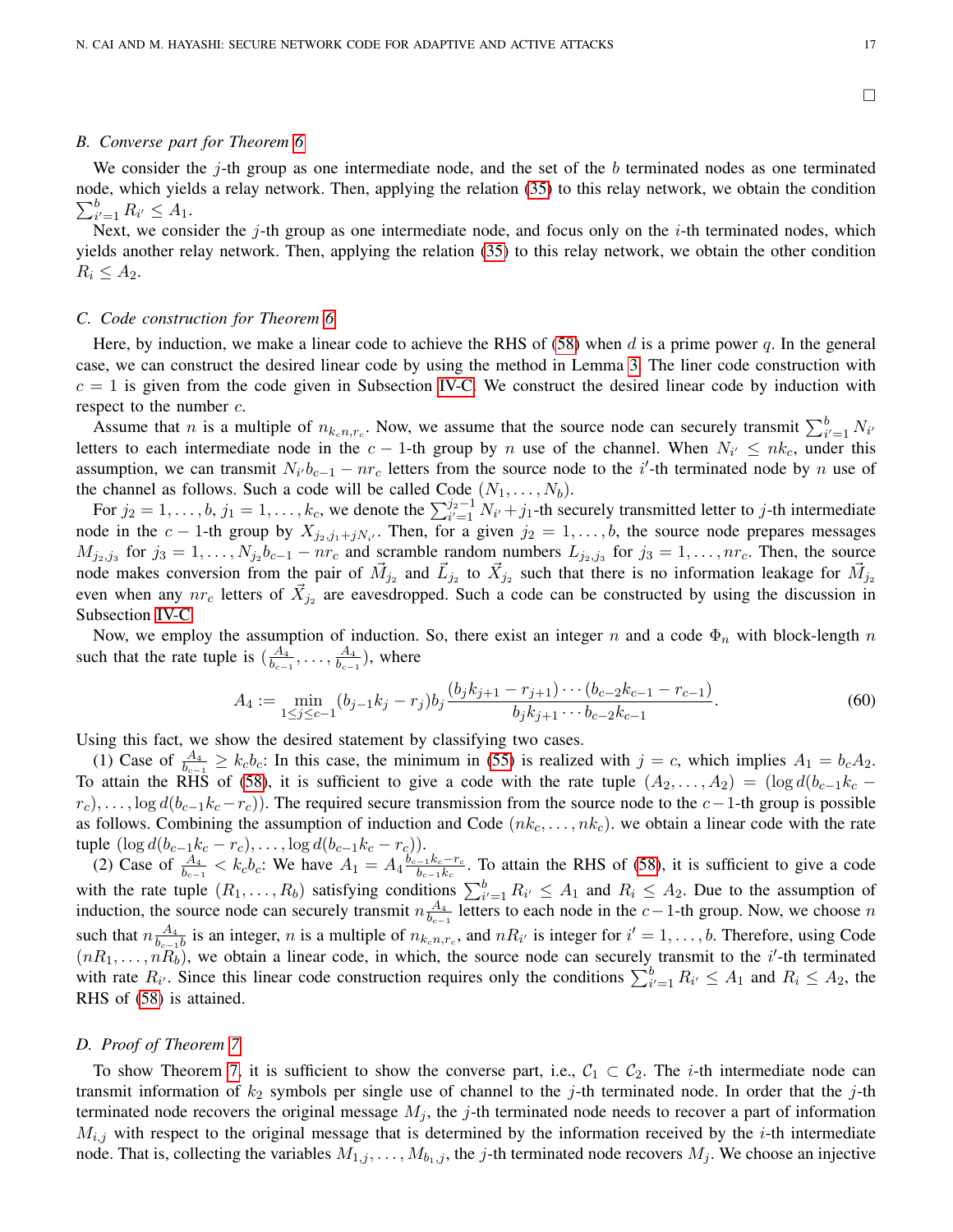function s from  $\{1, \ldots, r_2/k_2\}$  to  $\{1, \ldots, b_2\}$ . Now, we consider the case that Eve wiretaps all the channels from the  $s(i)$ -th intermediate node to the j-th terminated node for  $i = 1, \ldots, r_2/k_2$ . When the  $s(i)$ -th terminated node introduces scramble random variables  $L_{s(i),j}$  in the channel to the j-th terminated node, the j-th terminated node needs to recover  $M_{s(i),j}$ . In this case, Eve also recovers  $M_{s(i),j}$ . Then, there is no merit to introduce the scramble random variables  $L_{s(i),j}$  in this channel. When the i'-th terminated node introduces scramble random variables  $L_{i',j}$ in the channel to the j-th terminated node for  $i' \in \{1, \ldots, b_2\} \setminus \{s(1), \ldots, s(r_2/k_2)\}\)$ , the j-th terminated node needs to recover  $M_{i',j}$ . In this case, Eve has no access to this channel. Hence, there is no need to introduce the scramble random variables  $L_{i',j}$  in this channel. Therefore, considering this special case, there is no advantage to introduce scramble random variables in the intermediate nodes. That is, any code can be reduced to a code with the no-randomness condition (C2).

# *E. Proof of Theorem [8](#page-15-4)*

Due to the discussion in Subsection [VI-D,](#page-16-0) the scramble random number introduced in intermediate nodes in the 2nd group does not work. Hence, we obtain the converse part.

Next, we construct a code to achieve the capacity region. Each intermediate node in the first group can securely transmit to each terminated node with the following capacity region:

<span id="page-17-1"></span>
$$
\left\{ (R_1, \ldots, R_b) \middle| \sum_{i'=1}^b R_{i'} \le \frac{A_5}{b_1}, R_i \le \frac{A_2}{b_1} \text{ for } i = 1, \ldots, b \right\}
$$
 (61)

with

$$
A_5 := (\log d) \min \left( (b_1 k_2 - r_2) b_2 \frac{b_2 k_3 - r_3}{b_2 k_3}, (b_2 k_3 - r_3) b_3 \right). \tag{62}
$$

Now, the source node can securely transmit information to each intermediate node in the first group with the rate  $(\log d)(k_1-r_1)$ . Combining these discussions, the source node can securely transmit information to each terminated node via a specific intermediate node in the first group with the following capacity region:

$$
\left\{ (R_1, \ldots, R_b) \middle| \sum_{i'=1}^b R_{i'} \le \frac{A_3}{b_1}, R_i \le \frac{A_2}{b_1} \text{ for } i = 1, \ldots, b \right\}
$$
 (63)

because  $A_3 = \min((\log d)(k_1 - r_1)b_1, A_5)$ . Summing up the above region with respect to intermediate nodes in the first group, we find that the rate region defined in the RHS of [\(58\)](#page-15-1).

## VII. HOMOGENEOUS MULTIPLE MULTICAST RELAY NETWORK

# <span id="page-17-0"></span>*A. Formulation and capacity regions*

Next, we consider the homogeneous multiple multicast relay network defined as follows. This network has a source nodes and b terminated nodes. It has  $c - 1$  groups of intermediate nodes. The i-th group has  $b_i$  intermediate nodes, and the set of b terminated nodes is regarded as the c-th group, and the source node is regarded as the 0-th group. So, the numbers  $b_0$  and  $b_c$  are defined to be a and b. Each node of the i-the group is expressed as  $n(i, 1), \ldots, n(i, b_i).$ 

Each source code is connected to each intermediate node in the first group with  $k_1$  edges. For  $i \ge 2$ , each node of the i − 1-th group is connected to every node of the i-th group with  $k_i$  edges. That is, there are  $b_{i-1}b_ik_i$  edges from the i – 1-th group to the i-th group. For each node of the i-th group, Eve is assumed to wiretap  $r_1$  edges among  $k_1$  edges between each source node and each intermediate node in the first group. Totally, Eve wiretaps  $ab_1r_1$  edges among  $ab_1k_1$  edges between the 0-th group and the first group. For  $i \geq 2$ , Eve is assumed to wiretap  $r_i$  edges among  $b_{i-1}k_i$  edges connected to the node of the i-th group from nodes of the i − 1-th group. That is, Eve wiretaps  $r_i b_i$  edges among  $b_{i-1}b_i k_i$  edges between the  $i-1$ -th group and the *i*-th group.

Then, we have the following theorem for the no-randomness capacity region.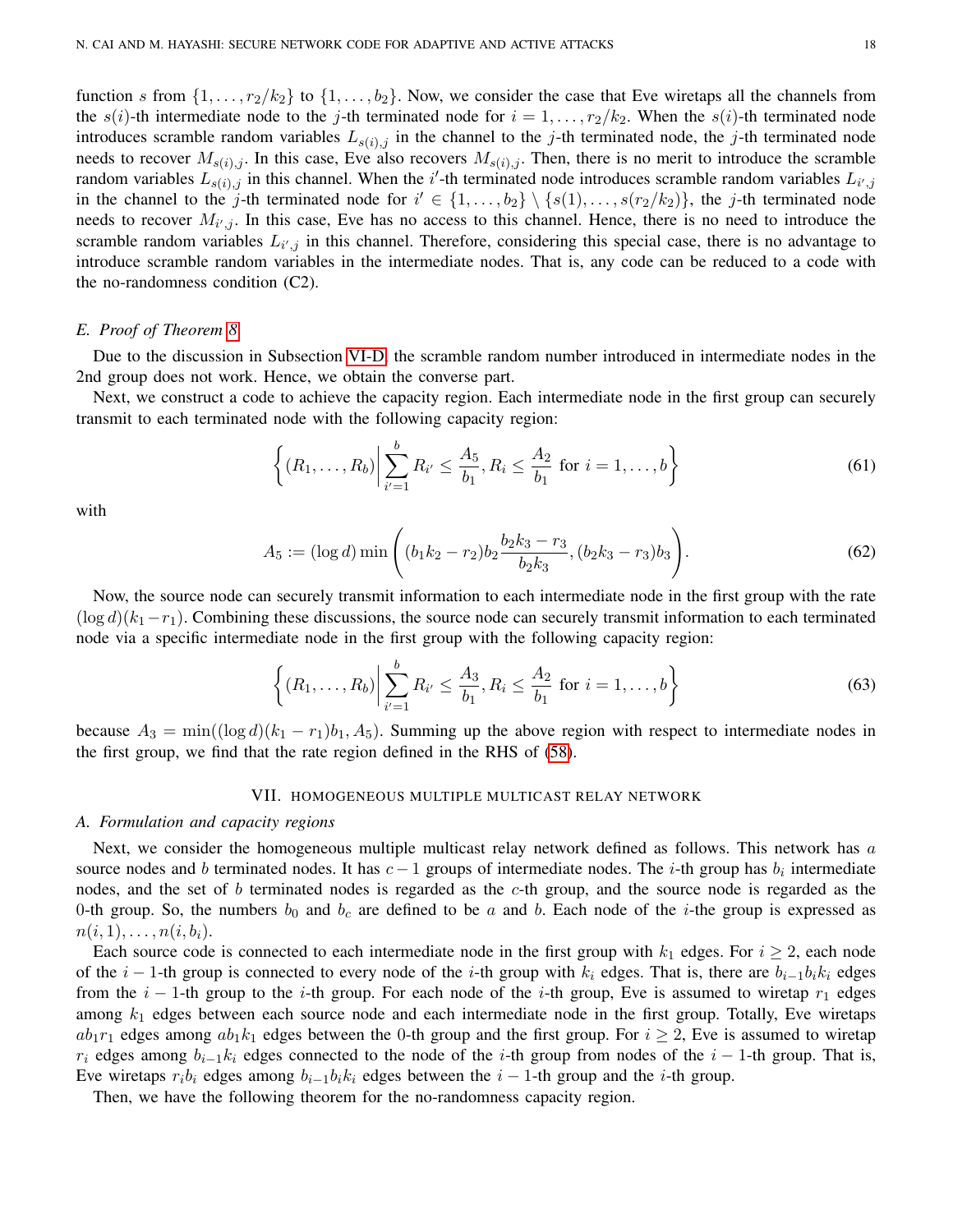

Fig. 4. homogeneous multiple multicast relay network

<span id="page-18-0"></span>Theorem 9.

$$
C_2 = \left\{ (R_{i,j})_{1 \le i \le a, 1 \le j \le b} \middle| \sum_{i',j'} R_{i',j'} \le B_1, \sum_{j'} R_{i,j'} \le B_2, \sum_{i'} R_{i',j} \le B_3 \text{ for } i = 1,\dots,a, \ j = 1,\dots,b \right\}
$$
 (64)

*where*

$$
B_1 := (\log d) \min \left( a(k_1 - r_1) b_1 \frac{(b_1 k_2 - r_2) \cdots (b_{c-1} k_c - r_c)}{b_1 k_2 \cdots b_{c-1} k_c}, \frac{\min}{2 \le j \le c} (b_{j-1} k_j - r_j) b_j \frac{(b_j k_{j+1} - r_{j+1}) \cdots (b_{c-1} k_c - r_c)}{b_j k_{j+1} \cdots b_{c-1} k_c} \right)
$$
\n
$$
B_2 := (\log d) \min \left( (k_1 - r_1) b_1 \frac{(b_1 k_2 - r_2) \cdots (b_{c-1} k_c - r_c)}{b_1 k_1 - b_1 k_2}, \frac{(b_{c-1} k_c - r_c)}{b_1 k_2 - b_2 k_1 - b_2 k_2} \right)
$$
\n(65)

$$
\begin{pmatrix}\n(a_1 & b_1k_2 \cdots b_{c-1}k_c & b_1k_2 \cdots b_{c-1}k_c & b_1k_2 \cdots b_{c-1}k_c & b_1k_2 \cdots b_{c-1}k_c & b_1k_2 \cdots b_{c-1}k_c & b_2k_{j+1} \cdots b_{c-1}k_c\n\end{pmatrix}
$$
\n(66)

$$
B_3 := (\log d)(b_{c-1}k_c - r_c). \tag{67}
$$

<span id="page-18-1"></span> $\Box$ 

For the full-randomness capacity region, we have the following theorems.

<span id="page-18-2"></span>**Theorem 10.** Assume that  $c = 2$  and  $r_2/k_2$  is an integer. Then, we have

$$
C_1 = C_2. \tag{68}
$$

 $\Box$ 

<span id="page-18-3"></span>**Theorem 11.** Assume that  $c = 3$  and  $r_3/k_3$  is an integer.

$$
C_1 = \left\{ (R_{i,j})_{1 \leq i \leq a, 1 \leq j \leq b} \middle| \sum_{i',j'} R_{i',j'} \leq B_4, \sum_{j'} R_{i,j'} \leq B_5, \sum_{i'} R_{i',j} \leq B_3 \text{ for } i = 1,\ldots,a, \ j = 1,\ldots,b \right\}, \tag{69}
$$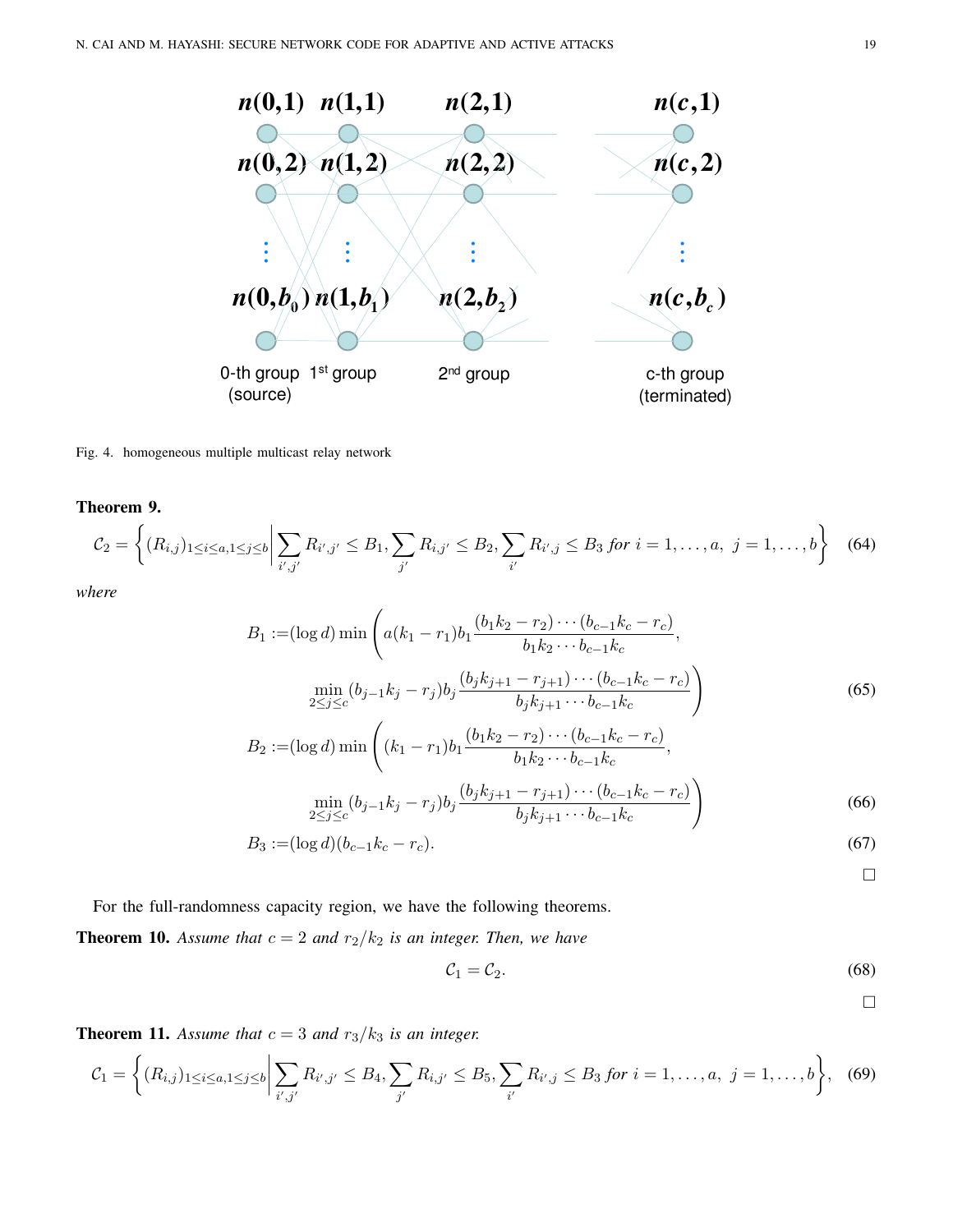*where*

$$
B_4 := (\log d) \min \left( a(k_1 - r_1)b_1, \min_{2 \le j \le 3} (b_{j-1}k_j - r_j)b_j \frac{(b_jk_{j+1} - r_{j+1}) \cdots (b_{c-1}k_c - r_c)}{b_jk_{j+1} \cdots b_{c-1}k_c} \right)
$$
  
\n
$$
= (\log d) \min \left( a(k_1 - r_1)b_1, (b_1k_2 - r_2)b_2 \frac{b_2k_3 - r_3}{b_2k_3}, (b_2k_3 - r_3)b_3 \right)
$$
  
\n
$$
B_5 := (\log d) \min \left( (k_1 - r_1)b_1, \min_{2 \le j \le 3} (b_{j-1}k_j - r_j)b_j \frac{(b_jk_{j+1} - r_{j+1}) \cdots (b_{c-1}k_c - r_c)}{b_jk_{j+1} \cdots b_{c-1}k_c} \right)
$$
  
\n
$$
= (\log d) \min \left( (k_1 - r_1)b_1, (b_1k_2 - r_2)b_2 \frac{b_2k_3 - r_3}{b_2k_3}, (b_2k_3 - r_3)b_3 \right).
$$
\n(71)

 $\Box$ 

#### *B. Converse part for Theorem [9](#page-18-0)*

We consider the j-th group as one intermediate node, and the set of the b terminated nodes and the set of the a source nodes as one terminated node and one source node, respectively, which yields a relay network. Then, applying the relation [\(35\)](#page-8-3) to this relay network, we obtain the condition  $\sum_{i',j'}^{b} R_{i',j'} \leq B_1$ .

Applying the discussion in Subsection [VI-B](#page-16-1) to the network from the  $i$ -th source node to the j-th group, we obtain the condition  $\sum_{j'}^{b} R_{i,j'} \leq B_2$ . Similarly, applying the discussion in Subsection [VI-B](#page-16-1) to the network from the first group to the *j*-th terminated node, we obtain the condition  $\sum_{i'} R_{i',j} \leq B_3$ .

## *C. Code construction for Theorem [9](#page-18-0)*

Here, by induction, we make a code to achieve the RHS of [\(64\)](#page-18-1) when d is a prime power q. In the general case, we can construct the desired code by using the method in Lemma [3.](#page-11-1) The code construction with  $c = 1$  is given from the code given in Subsection [IV-C.](#page-10-2) We construct the desired code by induction with respect to the number c.

We choose a rate tuple  $(R_{i,j})_{i,j}$  satisfying the condition in the RHS of [\(64\)](#page-18-1). As mentioned in the proof of Theorem [6,](#page-15-0) when we can securely transmit an unlimited number of messages from the source node to all of intermediate nodes in the  $c - 1$ -th group, using the code with block-length n constructed in Subsection [IV-C,](#page-10-2) we can transmit  $n(b_{c-1}k_c - r_c)$  letters from the source node to each terminated node, in which, the source node securely transmits  $nk_c$  letters to each intermediate node in the  $c-1$ -th group. Therefore, the rate tuple  $(R_{i,j})_{i,j}$ can be realized by secure transmission with the rate  $R'_{i,j} := \frac{b_{c-1}k_c}{b_{c-1}k_c}$  $\frac{b_{c-1}k_c}{b_{c-1}k_c-r_c}\sum_j R_{i,j}$  from the *i*-th source node to the j-th intermediate node in the  $c - 1$ -th group. The assumption of induction guarantees that the rate tuple  $(R'_{i,j})_{i,j}$ is attainable in the network from the first group to the  $c-1$ -th group because the rate tuple  $(R'_{i,j})_{i,j}$  satisfies the conditions  $\sum_{i',j'} R'_{i',j'} \leq B'_1, \sum_{j'} R'_{i,j'} \leq B'_2, \sum_{i'} R'_{i',j} \leq B'_3$  for  $i = 1, ..., a, j = 1, ..., b_{c-1}$ , where

$$
B'_{1} := (\log d) \min_{1 \leq j \leq c-1} (b_{j-1}k_{j} - r_{j})b_{j} \frac{(b_{j}k_{j+1} - r_{j+1}) \cdots (b_{c-2}k_{c-1} - r_{c-1})}{b_{j}k_{j+1} \cdots b_{c-2}k_{c-1}} \tag{72}
$$
  
\n
$$
B'_{2} := (\log d) \min \left( (k_{1} - r_{1})b_{1} \frac{(b_{1}k_{2} - r_{2}) \cdots (b_{c-2}k_{c-1} - r_{c-1})}{b_{1}k_{2} \cdots b_{c-2}k_{c-1}}, \right)
$$
  
\n
$$
\min_{2 \leq j \leq c-1} (b_{j-1}k_{j} - r_{j})b_{j} \frac{(b_{j}k_{j+1} - r_{j+1}) \cdots (b_{c-2}k_{c-1} - r_{c-1})}{b_{j}k_{j+1} \cdots b_{c-2}k_{c-1}} \right)
$$
 (73)

$$
B'_3 := (\log d)(b_{c-2}k_{c-1} - r_{c-1}).
$$
\n(74)

Therefore, the rate tuple  $(R_{i,j})_{i,j}$  is achievable.

## *D. Proof of Theorem [10](#page-18-2)*

To show Theorem [7,](#page-15-3) it is sufficient to show the converse part  $C_1 \subset C_2$ . As shown in the proof of Theorem 7, any code can be reduced to a code with the no-randomness condition (C2). Hence, we obtain  $C_1 \subset C_2$ .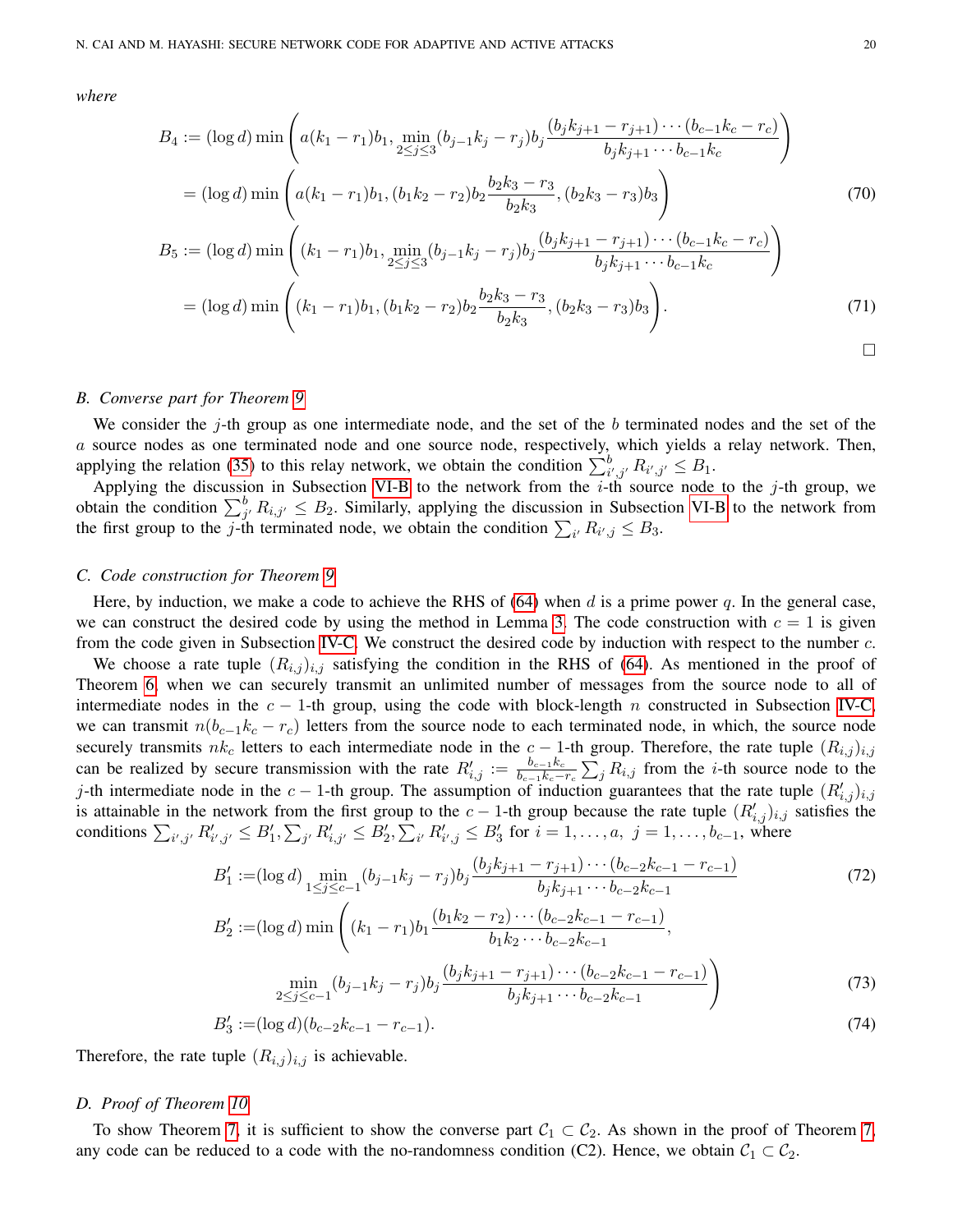# *E. Proof of Theorem [11](#page-18-3)*

Similar to the proof of Theorem [8,](#page-15-4) the scramble random number introduced in intermediate nodes in the 2nd group do not work. Hence, we obtain the converse part.

Next, we construct a code to achieve the capacity region. Each source node can securely transmit information to each intermediate node in the first group with the rate  $(\log d)(k_1 - r_1)$ . Combining this code and the codes given in [\(61\)](#page-17-1) from each intermediate node in the first group to each terminated node, the set of source nodes can securely transmit information to each terminated node via a specific intermediate node in the first group with the following capacity region:

$$
\left\{ (R_{i,j})_{1 \leq i \leq a, 1 \leq j \leq b} \middle| \sum_{i',j'} R_{i',j'} \leq \frac{B_4}{b_1}, \sum_{j'} R_{i,j'} \leq \frac{B_5}{b_1}, \sum_{i'} R_{i',j} \leq \frac{B_3}{b_1} \text{ for } i = 1,\dots,a, \ j = 1,\dots,b \right\}
$$
(75)

because  $B_3 = A_3$ ,  $B_4 = \min((\log d)a(k_1 - r_1)b_1, A_5)$  and  $B_5 = \min((\log d)(k_1 - r_1)b_1, A_5)$ . Summing up the above region with respect to intermediate nodes in the first group, we find that the rate region defined in the RHS of [\(58\)](#page-15-1).

# VIII. CONCLUSION

We have studied active and adaptive attacks, and have investigated whether an adaptive attack improves Eve's ability. As our result, we have shown that an adaptive attack improves Eve's ability when our code is a linear code. However, when our code is not a linear code, we have found an example where an adaptive attack improves Eve's ability in Section [III.](#page-6-0) Any linear code cannot realize the performance of the non-linear code given there under the setting of Section [III](#page-6-0) when Eve is allowed to a passive attack. Hence, the improvement by the adaptive attack is essential in this setting.

Next, we consider several types of network, in which there is restriction for randomness in the intermediate nodes. This kind of restriction is crucial in the secure network because randomness is required to realize the secrecy. In the latter part of this paper, we have addressed various types of relay networks in the asymptotic setting, where we employ liner codes, i.e., these codes are given as vector spaces over a finite field. In Section [IV,](#page-7-0) we have considered a typical type of unicast relay network and have derived the capacity under various restrictions for randomness in the intermediate nodes. To show the converse part, we have shown a notable lemma in Section [V.](#page-13-0) Our proof of the direct part follows from a lemma related to wiretap channel II. Also, in Subsection [IV-E,](#page-12-0) we have shown that the code does not work when it is given as a scalar of a finite field. Further, we have proceeded to more complicated networks, e.g., a typical type of multicast relay network and a typical type of multiple multicast relay network. Since their asymptotic performances are characterized as their capacity regions, in Sections [VI](#page-14-0) and [VII,](#page-17-0) we have derived them under the condition that the intermediate nodes have no scramble random number by generalizing the method used in Section [IV.](#page-7-0)

While our asymptotic results are limited to special networks, the minimum cut theorem does not work in these networks. Hence, our codes suggest a general theory for networks whose capacity cannot be shown by the minimum cut theorem. It is an interesting future study to establish such a theory. As explained in Section [I,](#page-0-0) when the spaces of the intermediate nodes and/or the budget are limited, it might be better to avoid to equip scramble random variables in the intermediate nodes. The study with this constraint is much desired for the practical viewpoint.

# ACKNOWLEDGMENTS

The authors are very grateful to Dr. Wangmei Guo for her helpful discussions and her hospitality during the authors' stay in Xidian University. MH was supported in part by the JSPS Grant-in-Aid for Scientific Research (A) No.17H01280, (B) No. 16KT0017, (C) No. 16K00014, and Kayamori Foundation of Informational Science Advancement.

# <span id="page-20-0"></span>APPENDIX A

# PROOF OF LEMMA [2](#page-10-1)

When  $k = r$ , it is trivial. When  $k = r + 1$ , we do not need to make any algebraic extension because it is sufficient to choose m vectors  $v_1, \ldots, v_r \in \mathbb{F}_q^k$  such that  $v_{i,j}$  with  $j = 1, \ldots, r$  is  $\delta_{i,j}$  and  $v_{i,r+1}$  is 1.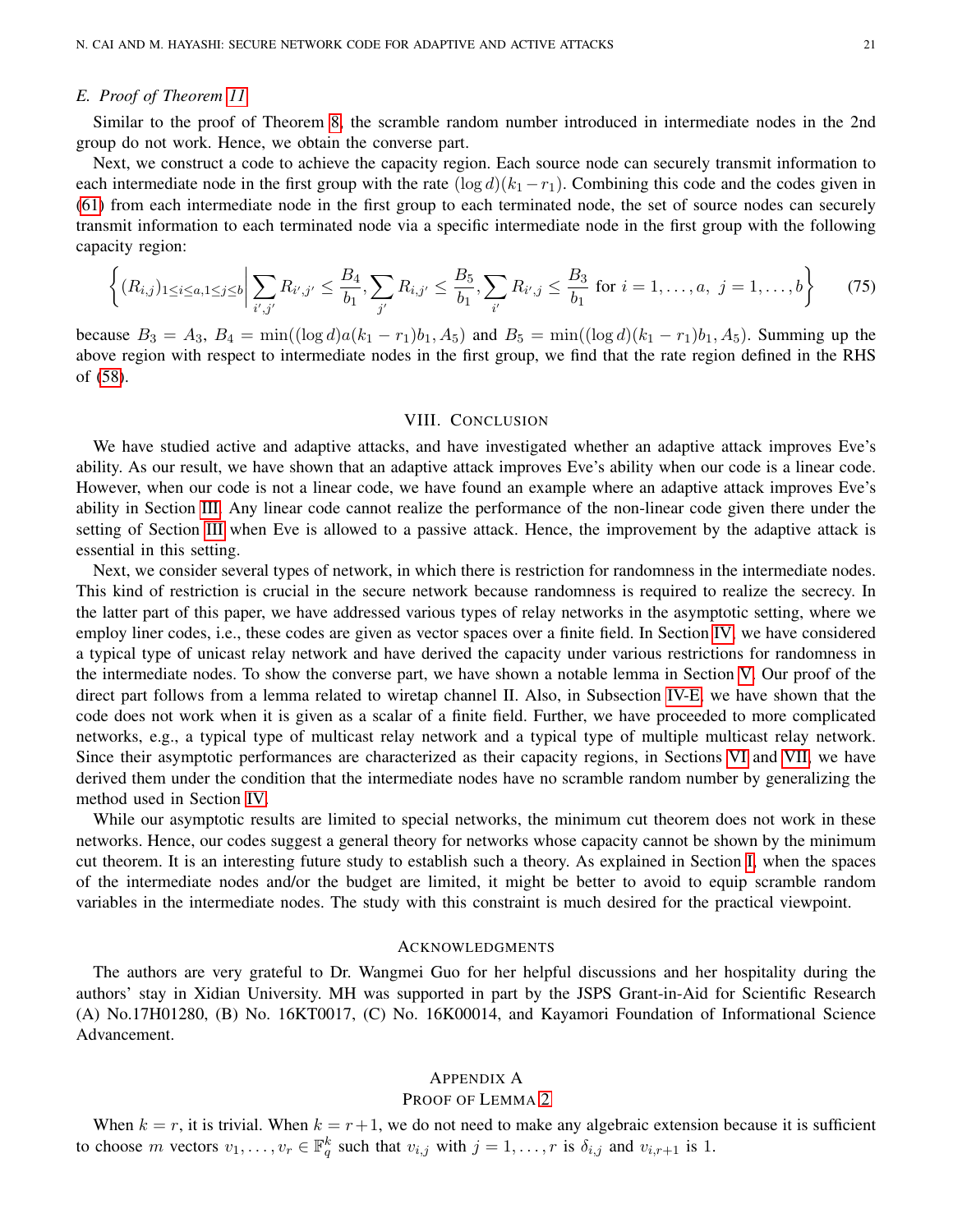Now, we consider the case when  $k > r + 1$ . When  $q > p$ , we choose element  $e_1, \ldots, e_t$  such that  $\mathbb{F}_q$  is given as  $\mathbb{F}_p[e_1,\ldots,e_t]$ . When  $t < k-2$ , we make further algebraic extension  $\mathbb{F}_p[e_1,\ldots,e_{k-2}]$  by adding elements  $e_{t+1}, \ldots, e_{k-2}$ . Now, we denote 1 by  $e_0$ . Then, we choose m vectors  $v_1, \ldots, v_r \in \mathbb{F}_p[e_1, \ldots, e_{k-2}]^k$  by

$$
v_{i,j} := \begin{cases} \n\delta_{i,j} & \text{when } j \le r \\ \n1 & \text{when } j = r + 1 \\ \n\epsilon_{i+j-r-2} & \text{when } j > r + 1. \n\end{cases} \tag{76}
$$

We can show that the r vectors  $v_1, \ldots, v_r$  satisfy the required condition as follows. Choose the function s such that  $s(1) < \ldots < s(r)$ . It is sufficient to show that the vector  $(v_{1,s(r)}, \ldots, v_{r,s(r)})$  cannot be written as a linear combination of  $(v_{1,s(1)},...,v_{r,s(1)}),..., (v_{1,s(r-1)},...,v_{r,s(r-1)}).$  When  $s(r) = r$  or  $r + 1$ , it is trivial. So, we show the case when  $s(r) > r + 1$ . Since all entries of  $v_{i,s(j)}$  belong to  $\mathbb{F}_p[e_1, \ldots, e_{s(r)-2}]$ , we choose coefficients  $\alpha_1, \ldots, \alpha_r \in \mathbb{F}_p[e_1, \ldots, e_{s(r)-2}]$  such that  $\sum_{i=1}^m \alpha_i v_{j,s(i)} = 0$  for  $j = 1, \ldots, r$ . We show the desired statement by assuming  $\alpha_r = 1$ .

For  $i = 1, \ldots, r - 1$ , we divide the coefficient  $\alpha_i$  into r parts, i.e., we choose  $\alpha_{i,j} \in \mathbb{F}_p[e_1, \ldots, e_{s(r)+j-r-2}]$  $\mathbb{F}_p[e_1, \ldots, e_{s(r)+j-r-3}]$  as  $\alpha_i = \sum_{j=1}^r \alpha_{i,j}$ . Since we have  $\sum_{i=1}^{r-1} \alpha_i v_{j,s(i)} = -e_{s(r)+j-r-2} \in \mathbb{F}_p[e_1, \ldots, e_{s(r)+j-r-2}]$ for  $j = 1, \ldots, r$ , we have  $\sum_{i=1}^{r-1} \alpha_{i,j'} v_{j,s(i)} = 0$  for  $j' > j$  because  $\alpha_{i,j'} \notin \mathbb{F}_p[e_1, \ldots, e_{s(r)+j-r-2}]$  and  $v_{j,s(i)} \in$  $\mathbb{F}_p[e_1,\ldots,e_{s(r)+j-r-2}].$ 

That is, the vectors  $\alpha(j') := (\alpha_{1,j'}, \ldots, \alpha_{r,j'})^T$  for  $j' = 1, \ldots, r$  and  $\beta(j) := (v_{j,s(1)}, \ldots, v_{j,s(r)})^T$  for  $j =$  $1, \ldots, r-1$  satisfy the conditions:

$$
(\alpha(j'), \beta(j)) = 0 \text{ for } j' > j \tag{77}
$$

$$
\sum_{j'=1}^{j} (\alpha(j'), \beta(j)) = -e_{s(r)+j-r-2}.
$$
\n(78)

Since  $\sum_{j'=1}^{j-1} (\alpha(j'), \beta(j)) \in \mathbb{F}_p[e_1, \ldots, e_{s(r)+j-r-3}]$ , and  $-e_{s(r)+j-r-2} (\neq 0) \notin \mathbb{F}_p[e_1, \ldots, e_{s(r)+j-r-3}]$ ,  $(\alpha(j), \beta(j)) \neq j$ 0.

We define  $\gamma(j) = \beta(j) - \sum_{i=1}^{j-1}$  $\frac{(\alpha(i),\beta(j))}{(\alpha(i),\beta(i))}\beta(i)$ . Then, for  $i \neq j$  we have

$$
(\alpha(i), \gamma(j)) = \begin{cases} 0 & \text{when } i \neq j \\ (\alpha(j), \gamma(j)) \neq 0 & \text{when } i = j. \end{cases}
$$
 (79)

Hence, we find that  $\gamma(1), \ldots, \gamma(r-1)$  are linearly independent. Since  $(\alpha(r), \gamma(j)) = 0$  for  $j = 1, \ldots, m-1$ , we have  $\alpha(r) = 0$ , which implies  $e_{s(r)-2} = 0$ . So, we obtain contradiction.

#### **REFERENCES**

- <span id="page-21-0"></span>[1] N. Cai and R. Yeung, "Secure network coding," *Proc. 2002 IEEE Int. Symp. Information Theory (ISIT 2002)*, Lausanne, Swiss, July 2002, p. 323.
- <span id="page-21-1"></span>[2] N. Cai and R. W. Yeung, "Secure Network Coding on a Wiretap Network," *IEEE Trans. Inform. Theory*, vol. 57, no. 1, 424 – 435, (2011).
- <span id="page-21-2"></span>[3] R. W. Yeung and N. Cai, "On the optimality of a construction of secure network codes," *Proc. 2008 IEEE Int. Symp. Information Theory (ISIT 2008)*, Toronto, ON, Canada, Jul. 6 – 11, 2008, pp. 166 – 170.
- <span id="page-21-3"></span>[4] T. Chan and A. Grant, "Capacity bounds for secure network coding," *Proc. Australian Commun. Theory Workshop*, Christchurch, NZ, Jan. 30 – Feb. 1, 2008, pp. 95 – 100.
- <span id="page-21-4"></span>[5] S. El Rouayheb, E. Soljanin, and A. Sprintson, "Secure network coding for wiretap, networks of type II," *IEEE Trans. Inform. Theory*, vol. 58, no. 3, pp. 1361 – 1371, 2012.
- <span id="page-21-5"></span>[6] J. Feldman, T. Malkin, C. Stein, and R. A. Servedio, "On the capacity of secure network coding," *Proc. 42nd Annu. Allerton Conf. Commun. Control Comput.*, Monticello, IL, Sep. 29 – Oct. 1, 2004.
- <span id="page-21-6"></span>[7] C.-K. Ngai, R. W. Yeung, and Z. Zhang, "Network generalized hamming weight," *Proc. Workshop Network Coding Theory Appl.*, Lausanne, Switzerland, 2009, pp. 48 – 53.
- <span id="page-21-7"></span>[8] K. Harada and H. Yamamoto, "Strongly secure linear network coding," *IEICE Trans. Fund.*, vol. E91-A, no. 10, pp. 2720 – 2728, 2008.
- <span id="page-21-8"></span>[9] N. Cai, "Valuable messages and random outputs of channels in linear network coding," *Proc. 2009 IEEE Int. Symp. Information Theory (ISIT 2009)*, Seoul, Korea, Jun. 28 – Jul. 3, 2009, pp. 413 – 417.
- <span id="page-21-9"></span>[10] N. Cai and T. Chan, "Theory of Secure Network Coding," *Proceedings of the IEEE*, vol. 99, no. 3, 421 – 437, (2011).
- <span id="page-21-10"></span>[11] C. H. Bennett, G. Brassard, C. Crépeau, and U. M. Maurer, "Generalized privacy amplification," IEEE Trans. Inform. Theory, vol. 41, no. 6, pp. 1915–1923, (1995).
- <span id="page-21-11"></span>[12] J. Håstad, R. Impagliazzo, L. A. Levin, and M. Luby, "A Pseudorandom Generator from any One-way Function," SIAM J. Comput. 28, 1364 (1999).